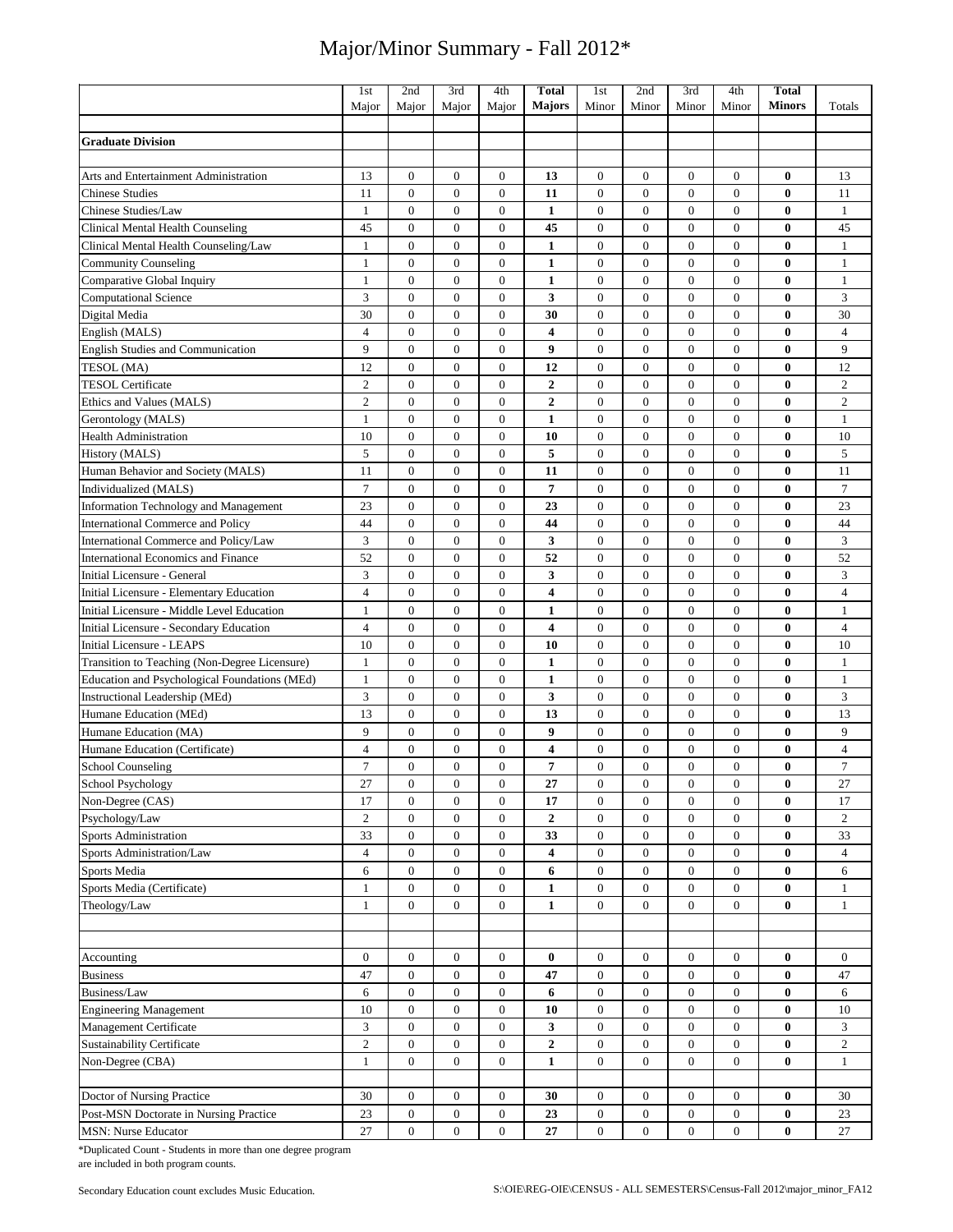| <b>MSN: Advanced Practice Nursing</b><br>$\mathbf{0}$<br>$\mathbf{0}$<br>$\mathbf{0}$<br>$\boldsymbol{0}$<br>$\boldsymbol{0}$<br>$\boldsymbol{0}$<br>$\overline{0}$<br>$\bf{0}$<br>1<br>1<br>1<br>5<br>5<br>$\boldsymbol{0}$<br>$\boldsymbol{0}$<br>$\mathbf{0}$<br>$\boldsymbol{0}$<br>$\boldsymbol{0}$<br>$\boldsymbol{0}$<br>$\boldsymbol{0}$<br>$\bf{0}$<br>5<br>Non-Degree (CON)<br>$\mathbf{0}$<br>$\mathbf{0}$<br>$\overline{0}$<br>597<br>$\overline{0}$<br>$\mathbf{0}$<br>$\mathbf{0}$<br>$\mathbf{0}$<br>597<br><b>Division Totals</b><br>597<br>$\bf{0}$<br><b>Law Division</b><br>472<br>$\boldsymbol{0}$<br>$\boldsymbol{0}$<br>$\mathbf{0}$<br>472<br>$\boldsymbol{0}$<br>$\boldsymbol{0}$<br>$\boldsymbol{0}$<br>$\boldsymbol{0}$<br>$\bf{0}$<br>472<br>Law<br>Law/MA<br>5<br>$\boldsymbol{0}$<br>$\boldsymbol{0}$<br>5<br>$\mathbf{0}$<br>$\mathbf{0}$<br>$\bf{0}$<br>$\sqrt{5}$<br>$\boldsymbol{0}$<br>$\boldsymbol{0}$<br>$\boldsymbol{0}$<br>5<br>5<br>5<br>$\overline{0}$<br>Law/MBA<br>$\mathbf{0}$<br>$\mathbf{0}$<br>$\mathbf{0}$<br>$\mathbf{0}$<br>$\mathbf{0}$<br>$\mathbf{0}$<br>$\bf{0}$<br>6<br>$\boldsymbol{0}$<br>6<br>Law/MS<br>$\boldsymbol{0}$<br>$\boldsymbol{0}$<br>$\mathbf{0}$<br>6<br>$\mathbf{0}$<br>$\boldsymbol{0}$<br>$\boldsymbol{0}$<br>$\bf{0}$<br>$\boldsymbol{0}$<br>$\boldsymbol{0}$<br>$\boldsymbol{0}$<br>21<br>$\boldsymbol{0}$<br>$\boldsymbol{0}$<br>$\boldsymbol{0}$<br>$\mathbf{0}$<br>$\bf{0}$<br>21<br>Law (Part-Time)<br>21<br>$\,$ 8 $\,$<br>Master of Laws<br>8<br>$\mathbf{0}$<br>$\boldsymbol{0}$<br>$\boldsymbol{0}$<br>8<br>$\boldsymbol{0}$<br>$\boldsymbol{0}$<br>$\boldsymbol{0}$<br>$\boldsymbol{0}$<br>$\bf{0}$<br>$\boldsymbol{0}$<br>Doctor of Juridical Science<br>$\boldsymbol{0}$<br>$\overline{0}$<br>$\boldsymbol{0}$<br>$\boldsymbol{0}$<br>$\boldsymbol{0}$<br>$\boldsymbol{0}$<br>$\bf{0}$<br>$\mathbf{1}$<br>$\mathbf{1}$<br>1<br>$\overline{c}$<br>$\boldsymbol{0}$<br>$\mathbf{0}$<br>$\overline{0}$<br>$\boldsymbol{2}$<br>$\boldsymbol{0}$<br>$\mathbf{0}$<br>$\boldsymbol{0}$<br>$\overline{0}$<br>$\bf{0}$<br>$\sqrt{2}$<br>Visiting Law<br><b>Division Totals</b><br>520<br>$\overline{0}$<br>$\mathbf{0}$<br>$\boldsymbol{0}$<br>520<br>$\boldsymbol{0}$<br>$\boldsymbol{0}$<br>$\boldsymbol{0}$<br>$\boldsymbol{0}$<br>$\bf{0}$<br>520<br><b>Undergraduate Division</b><br>$\boldsymbol{0}$<br>$\boldsymbol{2}$<br><b>Applied Statistics</b><br>$\boldsymbol{0}$<br>$\boldsymbol{0}$<br>$\mathbf{0}$<br>0<br>$\overline{4}$<br>$\boldsymbol{0}$<br>$\boldsymbol{0}$<br>6<br>6<br>$\boldsymbol{0}$<br>30<br>$\boldsymbol{0}$<br>$\boldsymbol{0}$<br>$\boldsymbol{0}$<br>$\bf{0}$<br>29<br>$\boldsymbol{0}$<br>$\mathbf{0}$<br>30<br><b>Business Administration</b><br>1<br>5<br>3<br>$\mathbf{0}$<br>5<br>$\mathbf{0}$<br>$\mathbf{0}$<br>$\mathbf{0}$<br>$\overline{0}$<br>$\bf{0}$<br>$\mathbf{1}$<br><b>Environmental Studies</b><br>$\mathbf{1}$<br>$\boldsymbol{0}$<br>$\boldsymbol{0}$<br>$\boldsymbol{0}$<br>$\mathbf{0}$<br>$\bf{0}$<br>$\boldsymbol{0}$<br>$\boldsymbol{0}$<br>$\boldsymbol{0}$<br>$\boldsymbol{0}$<br>$\bf{0}$<br><b>Ethnic Studies</b><br>$\boldsymbol{0}$<br>$\overline{0}$<br>$\overline{0}$<br>$\overline{0}$<br>$\bf{0}$<br>$\overline{0}$<br>$\mathbf{0}$<br>$\mathbf{0}$<br>$\mathbf{0}$<br>$\mathbf{0}$<br>$\bf{0}$<br>$\mathbf{0}$<br><b>Film Studies</b><br>$\boldsymbol{0}$<br>$\mathbf{0}$<br>$\boldsymbol{0}$<br>$\boldsymbol{0}$<br>$\bf{0}$<br>$\boldsymbol{0}$<br>$\boldsymbol{0}$<br>$\boldsymbol{0}$<br>$\mathbf{1}$<br>Gender Studies<br>$\mathbf{1}$<br>$\mathbf{1}$<br>$\overline{2}$<br>$\boldsymbol{0}$<br>$\boldsymbol{0}$<br>$\overline{0}$<br>$\boldsymbol{0}$<br>$\boldsymbol{0}$<br>$\boldsymbol{2}$<br>$\boldsymbol{0}$<br>$\bf{0}$<br>$\mathbf{1}$<br>$\mathbf{1}$<br>Human Aging<br><b>Fundamentals of Business</b><br>$\boldsymbol{0}$<br>$\boldsymbol{0}$<br>$\boldsymbol{0}$<br>$\mathbf{0}$<br>0<br>37<br>$\overline{4}$<br>$\boldsymbol{0}$<br>$\mathbf{0}$<br>41<br>41<br>$\overline{c}$<br>$\overline{2}$<br>$\overline{2}$<br>$\boldsymbol{0}$<br>$\boldsymbol{0}$<br>$\mathbf{0}$<br>$\boldsymbol{0}$<br>$\boldsymbol{0}$<br><b>Liberal Arts Business</b><br>$\boldsymbol{0}$<br>$\bf{0}$<br>$\mathbf{0}$<br>$\boldsymbol{0}$<br>$\overline{0}$<br>$\boldsymbol{0}$<br>$\boldsymbol{0}$<br>$\mathbf{0}$<br>$\overline{0}$<br>$\bf{0}$<br>$\boldsymbol{0}$<br>$\mathbf{0}$<br>$\mathbf{0}$<br>$\bf{0}$<br>Manufacturing Management<br>5<br>$\overline{7}$<br>$\overline{7}$<br>$\boldsymbol{0}$<br>$\boldsymbol{0}$<br>$\overline{0}$<br>$\overline{2}$<br>$\boldsymbol{0}$<br>$\mathbf{0}$<br>$\mathbf{0}$<br>$\bf{0}$<br>Peace & Social Justice Studies<br>$\overline{0}$<br>$\overline{0}$<br>$\boldsymbol{0}$<br>$\mathbf{0}$<br>$\mathbf{0}$<br>$\bf{0}$<br>$\mathbf{0}$<br>$\mathbf{0}$<br>$\overline{0}$<br>$\bf{0}$<br>$\mathbf{0}$<br><b>Political Communication</b><br>$\boldsymbol{0}$<br>$\boldsymbol{0}$<br>$\mathbf{0}$<br>$\boldsymbol{0}$<br>$\bf{0}$<br>$\boldsymbol{0}$<br>$\boldsymbol{0}$<br>$\mathbf{0}$<br><b>Urban Studies</b><br>$\mathbf{1}$<br>$\mathbf{1}$<br>$\mathbf{1}$<br>College of Adult Scholars<br>$\boldsymbol{0}$<br>18<br>$\boldsymbol{0}$<br>18<br>18<br>$\mathbf{0}$<br>$\mathbf{0}$<br>$\mathbf{0}$<br>$\mathbf{0}$<br>$\bf{0}$<br>0<br>3<br>$\sqrt{5}$<br>8<br>$\overline{0}$<br>$\boldsymbol{0}$<br>$\boldsymbol{0}$<br>$\,8\,$<br>Military Leadership-Air Force<br>$\mathbf{0}$<br>$\bf{0}$<br>$\boldsymbol{0}$<br>$\mathbf{0}$<br>$\overline{c}$<br>$\overline{c}$<br>$\boldsymbol{0}$<br>$\mathbf{0}$<br>$\overline{0}$<br>$\boldsymbol{0}$<br>$\mathbf{0}$<br>$\boldsymbol{0}$<br>$\boldsymbol{2}$<br>$\mathbf{0}$<br>0<br>Military Leadership-Army<br>Communication & Expressive Arts (AA)<br>$\boldsymbol{0}$<br>$\boldsymbol{0}$<br>$\boldsymbol{0}$<br>$\boldsymbol{0}$<br>$\boldsymbol{0}$<br>$\boldsymbol{0}$<br>$\boldsymbol{0}$<br>$\pmb{0}$<br>4<br>4<br>4<br>$\boldsymbol{0}$<br>$\boldsymbol{0}$<br>$\mathbf{0}$<br>$\mathbf{1}$<br>$\boldsymbol{0}$<br>$\boldsymbol{0}$<br>$\boldsymbol{0}$<br>$\boldsymbol{0}$<br>$\bf{0}$<br>$\mathbf{1}$<br>$\mathbf{1}$<br>$\mathbf{0}$<br>$\boldsymbol{0}$<br>$\mathbf{0}$<br>$\mathbf{1}$<br>$\boldsymbol{0}$<br>$\boldsymbol{0}$<br>$\boldsymbol{0}$<br>$\bf{0}$<br>$\mathbf{1}$<br>$\boldsymbol{0}$<br>1<br>Social and Behavioral Science (AA)<br>$\mathbf{0}$<br>$\boldsymbol{0}$<br>$\mathbf{0}$<br>$\mathbf{0}$<br>$\boldsymbol{0}$<br>$\mathbf{0}$<br>$\boldsymbol{0}$<br>$\mathbf{1}$<br>$\mathbf{1}$<br>$\bf{0}$<br>1<br>Social and Behavioral Science (BLPS)<br>$\boldsymbol{0}$<br>$\boldsymbol{0}$<br>$\boldsymbol{0}$<br>$\boldsymbol{0}$<br>$\boldsymbol{0}$<br>$\boldsymbol{0}$<br>$\boldsymbol{0}$<br>$\bf{0}$<br>$\mathbf{1}$<br>1<br>1<br>Individualized (BLPS)<br>$\mathbf{1}$<br>$\boldsymbol{0}$<br>$\boldsymbol{0}$<br>$\boldsymbol{0}$<br>$\mathbf{1}$<br>$\boldsymbol{0}$<br>$\boldsymbol{0}$<br>$\boldsymbol{0}$<br>$\boldsymbol{0}$<br>$\bf{0}$<br>1<br>$\boldsymbol{0}$<br>$\mathbf{0}$<br>$\boldsymbol{2}$<br>$\boldsymbol{0}$<br>Professional Studies<br>$\boldsymbol{0}$<br>$\boldsymbol{0}$<br>$\bf{0}$<br>$\boldsymbol{0}$<br>$\boldsymbol{0}$<br>2<br>$\overline{2}$<br>98<br>$\boldsymbol{0}$<br>$\mathbf{0}$<br>98<br>$\mathbf{0}$<br>$\boldsymbol{0}$<br>$\bf{0}$<br>98<br>Exploratory<br>$\boldsymbol{0}$<br>$\boldsymbol{0}$<br>$\boldsymbol{0}$<br>3<br>$\sqrt{3}$<br>$\boldsymbol{0}$<br>$\sqrt{6}$<br>6<br>Humanities<br>$\boldsymbol{0}$<br>$\mathbf{0}$<br>6<br>$\boldsymbol{0}$<br>$\boldsymbol{0}$<br>12<br>9<br>$\sqrt{2}$<br>$\sqrt{2}$<br>$\boldsymbol{0}$<br>12<br>$\mathbf{0}$<br>14<br>$\boldsymbol{0}$<br>$\boldsymbol{0}$<br>11<br>$25\,$<br>Individualized<br>Non-Degree (CAS)<br>$\boldsymbol{0}$<br>$\boldsymbol{0}$<br>$\boldsymbol{0}$<br>15<br>$\boldsymbol{0}$<br>$\boldsymbol{0}$<br>$\mathbf{0}$<br>$\boldsymbol{0}$<br>$\bf{0}$<br>15<br>15<br>Actuarial Science<br>14<br>$\boldsymbol{0}$<br>$\boldsymbol{0}$<br>$\mathbf{0}$<br>14<br>$\boldsymbol{0}$<br>$\boldsymbol{2}$<br>$\mathbf{1}$<br>$\mathbf{1}$<br>$\mathbf{0}$<br>16<br>$\overline{c}$<br><b>American Studies</b><br>$\boldsymbol{0}$<br>$\boldsymbol{0}$<br>$\boldsymbol{0}$<br>$\boldsymbol{2}$<br>$\mathbf{1}$<br>$\boldsymbol{0}$<br>$\boldsymbol{0}$<br>$\boldsymbol{0}$<br>$\mathbf{1}$<br>3<br>32<br>$\boldsymbol{0}$<br>38<br>17<br>$\boldsymbol{0}$<br>17<br>55<br>6<br>$\boldsymbol{0}$<br>$\boldsymbol{0}$<br>$\boldsymbol{0}$<br>Art<br>3<br>167<br>21<br>$\boldsymbol{0}$<br>$\overline{0}$<br>188<br>19<br>$\boldsymbol{0}$<br>23<br>211<br><b>Biology</b><br>$\mathbf{1}$<br>3<br>$\boldsymbol{0}$<br>$\boldsymbol{0}$<br>$\boldsymbol{0}$<br>$\mathbf{0}$<br>43<br>47<br>47<br>Human Biology<br>$\bf{0}$<br>$\mathbf{1}$<br>$\boldsymbol{0}$<br>64<br>34<br>$\boldsymbol{0}$<br>$\mathbf{0}$<br>98<br>27<br>16<br>$\mathbf{0}$<br>$\boldsymbol{0}$<br>43<br>Chemistry<br>141<br>Biochemistry<br>$\mathbf{0}$<br>25<br>$\boldsymbol{0}$<br>$\boldsymbol{0}$<br>25<br>$\boldsymbol{0}$<br>$\boldsymbol{0}$<br>$\boldsymbol{0}$<br>$\boldsymbol{0}$<br>$\bf{0}$<br>25<br>34<br>Chinese & Japanese Studies<br>13<br>20<br>$\boldsymbol{0}$<br>$\boldsymbol{0}$<br>33<br>$\mathbf{1}$<br>$\boldsymbol{0}$<br>$\boldsymbol{0}$<br>$\boldsymbol{0}$<br>$\mathbf{1}$<br>$\sqrt{2}$<br>8<br>72<br>18<br>$\boldsymbol{0}$<br>92<br>Communication<br>63<br>$\mathbf{1}$<br>$\boldsymbol{0}$<br>$\boldsymbol{0}$<br>20<br>3<br>$\overline{c}$<br>29<br>$\boldsymbol{0}$<br>$\mathbf{0}$<br>32<br>$10\,$<br>$\boldsymbol{0}$<br>12<br>$\boldsymbol{0}$<br>44<br>Digital Media |                                        | 1st   | 2nd   | 3rd   | 4th   | <b>Total</b>  | 1st   | 2nd   | 3rd   | 4th   | <b>Total</b>  |        |
|--------------------------------------------------------------------------------------------------------------------------------------------------------------------------------------------------------------------------------------------------------------------------------------------------------------------------------------------------------------------------------------------------------------------------------------------------------------------------------------------------------------------------------------------------------------------------------------------------------------------------------------------------------------------------------------------------------------------------------------------------------------------------------------------------------------------------------------------------------------------------------------------------------------------------------------------------------------------------------------------------------------------------------------------------------------------------------------------------------------------------------------------------------------------------------------------------------------------------------------------------------------------------------------------------------------------------------------------------------------------------------------------------------------------------------------------------------------------------------------------------------------------------------------------------------------------------------------------------------------------------------------------------------------------------------------------------------------------------------------------------------------------------------------------------------------------------------------------------------------------------------------------------------------------------------------------------------------------------------------------------------------------------------------------------------------------------------------------------------------------------------------------------------------------------------------------------------------------------------------------------------------------------------------------------------------------------------------------------------------------------------------------------------------------------------------------------------------------------------------------------------------------------------------------------------------------------------------------------------------------------------------------------------------------------------------------------------------------------------------------------------------------------------------------------------------------------------------------------------------------------------------------------------------------------------------------------------------------------------------------------------------------------------------------------------------------------------------------------------------------------------------------------------------------------------------------------------------------------------------------------------------------------------------------------------------------------------------------------------------------------------------------------------------------------------------------------------------------------------------------------------------------------------------------------------------------------------------------------------------------------------------------------------------------------------------------------------------------------------------------------------------------------------------------------------------------------------------------------------------------------------------------------------------------------------------------------------------------------------------------------------------------------------------------------------------------------------------------------------------------------------------------------------------------------------------------------------------------------------------------------------------------------------------------------------------------------------------------------------------------------------------------------------------------------------------------------------------------------------------------------------------------------------------------------------------------------------------------------------------------------------------------------------------------------------------------------------------------------------------------------------------------------------------------------------------------------------------------------------------------------------------------------------------------------------------------------------------------------------------------------------------------------------------------------------------------------------------------------------------------------------------------------------------------------------------------------------------------------------------------------------------------------------------------------------------------------------------------------------------------------------------------------------------------------------------------------------------------------------------------------------------------------------------------------------------------------------------------------------------------------------------------------------------------------------------------------------------------------------------------------------------------------------------------------------------------------------------------------------------------------------------------------------------------------------------------------------------------------------------------------------------------------------------------------------------------------------------------------------------------------------------------------------------------------------------------------------------------------------------------------------------------------------------------------------------------------------------------------------------------------------------------------------------------------------------------------------------------------------------------------------------------------------------------------------------------------------------------------------------------------------------------------------------------------------------------------------------------------------------------------------------------------------------------------------------------------------------------------------------------------------------------------------------------------------------------------------------------------------------------------------------------------------------------------------------------------------------------------------------------------------------------------------------------------------------------------------------------------------------------------------------------------------------------------------------------------------------------------------------------------------------------------------------------------------------------------------------------------------------------------------------------------------------------------------------------------------------------------------------------------------------------------------------------------------------------------------------------------------------------------------------------------------------------------------------------------------------------------------------------------------------------------------------------------------------------------------------------------------------------------------------------------------------------------------------------------------------------------------------------------------------------------------------------------------------------------------------------------------------------------------------------------------------------------------------------------------------------------------------------------------------------------------------------------------------------------------------------------------------------------------------------------------------------------------------------------------------------------------------------------------------------------------------------------------------------------------------------------------------------------------------------------------------------------------------------------------------------------------------------------------------------------------------------------------------------------------------------------------------------------------------------------------------------------------------------------------------------------------------------------------------------------------------------------------------------------------------------------------------------------------------------------------------------------------------------------------------------------------------------------------------------------------------------------------------------------------------------------------------------------------------------------------------------------------------------------------------------------------------------------------------------------------------------------|----------------------------------------|-------|-------|-------|-------|---------------|-------|-------|-------|-------|---------------|--------|
|                                                                                                                                                                                                                                                                                                                                                                                                                                                                                                                                                                                                                                                                                                                                                                                                                                                                                                                                                                                                                                                                                                                                                                                                                                                                                                                                                                                                                                                                                                                                                                                                                                                                                                                                                                                                                                                                                                                                                                                                                                                                                                                                                                                                                                                                                                                                                                                                                                                                                                                                                                                                                                                                                                                                                                                                                                                                                                                                                                                                                                                                                                                                                                                                                                                                                                                                                                                                                                                                                                                                                                                                                                                                                                                                                                                                                                                                                                                                                                                                                                                                                                                                                                                                                                                                                                                                                                                                                                                                                                                                                                                                                                                                                                                                                                                                                                                                                                                                                                                                                                                                                                                                                                                                                                                                                                                                                                                                                                                                                                                                                                                                                                                                                                                                                                                                                                                                                                                                                                                                                                                                                                                                                                                                                                                                                                                                                                                                                                                                                                                                                                                                                                                                                                                                                                                                                                                                                                                                                                                                                                                                                                                                                                                                                                                                                                                                                                                                                                                                                                                                                                                                                                                                                                                                                                                                                                                                                                                                                                                                                                                                                                                                                                                                                                                                                                                                                                                                                                                                                                                                                                                                                                                                                                                                                                                                                                                                                                                                                                                                                                                                                                                                                                                                                                                                                                                                                                                                                                                                                                                                                                                                                                                                          |                                        | Major | Major | Major | Major | <b>Majors</b> | Minor | Minor | Minor | Minor | <b>Minors</b> | Totals |
|                                                                                                                                                                                                                                                                                                                                                                                                                                                                                                                                                                                                                                                                                                                                                                                                                                                                                                                                                                                                                                                                                                                                                                                                                                                                                                                                                                                                                                                                                                                                                                                                                                                                                                                                                                                                                                                                                                                                                                                                                                                                                                                                                                                                                                                                                                                                                                                                                                                                                                                                                                                                                                                                                                                                                                                                                                                                                                                                                                                                                                                                                                                                                                                                                                                                                                                                                                                                                                                                                                                                                                                                                                                                                                                                                                                                                                                                                                                                                                                                                                                                                                                                                                                                                                                                                                                                                                                                                                                                                                                                                                                                                                                                                                                                                                                                                                                                                                                                                                                                                                                                                                                                                                                                                                                                                                                                                                                                                                                                                                                                                                                                                                                                                                                                                                                                                                                                                                                                                                                                                                                                                                                                                                                                                                                                                                                                                                                                                                                                                                                                                                                                                                                                                                                                                                                                                                                                                                                                                                                                                                                                                                                                                                                                                                                                                                                                                                                                                                                                                                                                                                                                                                                                                                                                                                                                                                                                                                                                                                                                                                                                                                                                                                                                                                                                                                                                                                                                                                                                                                                                                                                                                                                                                                                                                                                                                                                                                                                                                                                                                                                                                                                                                                                                                                                                                                                                                                                                                                                                                                                                                                                                                                                                          |                                        |       |       |       |       |               |       |       |       |       |               |        |
|                                                                                                                                                                                                                                                                                                                                                                                                                                                                                                                                                                                                                                                                                                                                                                                                                                                                                                                                                                                                                                                                                                                                                                                                                                                                                                                                                                                                                                                                                                                                                                                                                                                                                                                                                                                                                                                                                                                                                                                                                                                                                                                                                                                                                                                                                                                                                                                                                                                                                                                                                                                                                                                                                                                                                                                                                                                                                                                                                                                                                                                                                                                                                                                                                                                                                                                                                                                                                                                                                                                                                                                                                                                                                                                                                                                                                                                                                                                                                                                                                                                                                                                                                                                                                                                                                                                                                                                                                                                                                                                                                                                                                                                                                                                                                                                                                                                                                                                                                                                                                                                                                                                                                                                                                                                                                                                                                                                                                                                                                                                                                                                                                                                                                                                                                                                                                                                                                                                                                                                                                                                                                                                                                                                                                                                                                                                                                                                                                                                                                                                                                                                                                                                                                                                                                                                                                                                                                                                                                                                                                                                                                                                                                                                                                                                                                                                                                                                                                                                                                                                                                                                                                                                                                                                                                                                                                                                                                                                                                                                                                                                                                                                                                                                                                                                                                                                                                                                                                                                                                                                                                                                                                                                                                                                                                                                                                                                                                                                                                                                                                                                                                                                                                                                                                                                                                                                                                                                                                                                                                                                                                                                                                                                                          |                                        |       |       |       |       |               |       |       |       |       |               |        |
|                                                                                                                                                                                                                                                                                                                                                                                                                                                                                                                                                                                                                                                                                                                                                                                                                                                                                                                                                                                                                                                                                                                                                                                                                                                                                                                                                                                                                                                                                                                                                                                                                                                                                                                                                                                                                                                                                                                                                                                                                                                                                                                                                                                                                                                                                                                                                                                                                                                                                                                                                                                                                                                                                                                                                                                                                                                                                                                                                                                                                                                                                                                                                                                                                                                                                                                                                                                                                                                                                                                                                                                                                                                                                                                                                                                                                                                                                                                                                                                                                                                                                                                                                                                                                                                                                                                                                                                                                                                                                                                                                                                                                                                                                                                                                                                                                                                                                                                                                                                                                                                                                                                                                                                                                                                                                                                                                                                                                                                                                                                                                                                                                                                                                                                                                                                                                                                                                                                                                                                                                                                                                                                                                                                                                                                                                                                                                                                                                                                                                                                                                                                                                                                                                                                                                                                                                                                                                                                                                                                                                                                                                                                                                                                                                                                                                                                                                                                                                                                                                                                                                                                                                                                                                                                                                                                                                                                                                                                                                                                                                                                                                                                                                                                                                                                                                                                                                                                                                                                                                                                                                                                                                                                                                                                                                                                                                                                                                                                                                                                                                                                                                                                                                                                                                                                                                                                                                                                                                                                                                                                                                                                                                                                                          |                                        |       |       |       |       |               |       |       |       |       |               |        |
|                                                                                                                                                                                                                                                                                                                                                                                                                                                                                                                                                                                                                                                                                                                                                                                                                                                                                                                                                                                                                                                                                                                                                                                                                                                                                                                                                                                                                                                                                                                                                                                                                                                                                                                                                                                                                                                                                                                                                                                                                                                                                                                                                                                                                                                                                                                                                                                                                                                                                                                                                                                                                                                                                                                                                                                                                                                                                                                                                                                                                                                                                                                                                                                                                                                                                                                                                                                                                                                                                                                                                                                                                                                                                                                                                                                                                                                                                                                                                                                                                                                                                                                                                                                                                                                                                                                                                                                                                                                                                                                                                                                                                                                                                                                                                                                                                                                                                                                                                                                                                                                                                                                                                                                                                                                                                                                                                                                                                                                                                                                                                                                                                                                                                                                                                                                                                                                                                                                                                                                                                                                                                                                                                                                                                                                                                                                                                                                                                                                                                                                                                                                                                                                                                                                                                                                                                                                                                                                                                                                                                                                                                                                                                                                                                                                                                                                                                                                                                                                                                                                                                                                                                                                                                                                                                                                                                                                                                                                                                                                                                                                                                                                                                                                                                                                                                                                                                                                                                                                                                                                                                                                                                                                                                                                                                                                                                                                                                                                                                                                                                                                                                                                                                                                                                                                                                                                                                                                                                                                                                                                                                                                                                                                                          |                                        |       |       |       |       |               |       |       |       |       |               |        |
|                                                                                                                                                                                                                                                                                                                                                                                                                                                                                                                                                                                                                                                                                                                                                                                                                                                                                                                                                                                                                                                                                                                                                                                                                                                                                                                                                                                                                                                                                                                                                                                                                                                                                                                                                                                                                                                                                                                                                                                                                                                                                                                                                                                                                                                                                                                                                                                                                                                                                                                                                                                                                                                                                                                                                                                                                                                                                                                                                                                                                                                                                                                                                                                                                                                                                                                                                                                                                                                                                                                                                                                                                                                                                                                                                                                                                                                                                                                                                                                                                                                                                                                                                                                                                                                                                                                                                                                                                                                                                                                                                                                                                                                                                                                                                                                                                                                                                                                                                                                                                                                                                                                                                                                                                                                                                                                                                                                                                                                                                                                                                                                                                                                                                                                                                                                                                                                                                                                                                                                                                                                                                                                                                                                                                                                                                                                                                                                                                                                                                                                                                                                                                                                                                                                                                                                                                                                                                                                                                                                                                                                                                                                                                                                                                                                                                                                                                                                                                                                                                                                                                                                                                                                                                                                                                                                                                                                                                                                                                                                                                                                                                                                                                                                                                                                                                                                                                                                                                                                                                                                                                                                                                                                                                                                                                                                                                                                                                                                                                                                                                                                                                                                                                                                                                                                                                                                                                                                                                                                                                                                                                                                                                                                                          |                                        |       |       |       |       |               |       |       |       |       |               |        |
|                                                                                                                                                                                                                                                                                                                                                                                                                                                                                                                                                                                                                                                                                                                                                                                                                                                                                                                                                                                                                                                                                                                                                                                                                                                                                                                                                                                                                                                                                                                                                                                                                                                                                                                                                                                                                                                                                                                                                                                                                                                                                                                                                                                                                                                                                                                                                                                                                                                                                                                                                                                                                                                                                                                                                                                                                                                                                                                                                                                                                                                                                                                                                                                                                                                                                                                                                                                                                                                                                                                                                                                                                                                                                                                                                                                                                                                                                                                                                                                                                                                                                                                                                                                                                                                                                                                                                                                                                                                                                                                                                                                                                                                                                                                                                                                                                                                                                                                                                                                                                                                                                                                                                                                                                                                                                                                                                                                                                                                                                                                                                                                                                                                                                                                                                                                                                                                                                                                                                                                                                                                                                                                                                                                                                                                                                                                                                                                                                                                                                                                                                                                                                                                                                                                                                                                                                                                                                                                                                                                                                                                                                                                                                                                                                                                                                                                                                                                                                                                                                                                                                                                                                                                                                                                                                                                                                                                                                                                                                                                                                                                                                                                                                                                                                                                                                                                                                                                                                                                                                                                                                                                                                                                                                                                                                                                                                                                                                                                                                                                                                                                                                                                                                                                                                                                                                                                                                                                                                                                                                                                                                                                                                                                                          |                                        |       |       |       |       |               |       |       |       |       |               |        |
|                                                                                                                                                                                                                                                                                                                                                                                                                                                                                                                                                                                                                                                                                                                                                                                                                                                                                                                                                                                                                                                                                                                                                                                                                                                                                                                                                                                                                                                                                                                                                                                                                                                                                                                                                                                                                                                                                                                                                                                                                                                                                                                                                                                                                                                                                                                                                                                                                                                                                                                                                                                                                                                                                                                                                                                                                                                                                                                                                                                                                                                                                                                                                                                                                                                                                                                                                                                                                                                                                                                                                                                                                                                                                                                                                                                                                                                                                                                                                                                                                                                                                                                                                                                                                                                                                                                                                                                                                                                                                                                                                                                                                                                                                                                                                                                                                                                                                                                                                                                                                                                                                                                                                                                                                                                                                                                                                                                                                                                                                                                                                                                                                                                                                                                                                                                                                                                                                                                                                                                                                                                                                                                                                                                                                                                                                                                                                                                                                                                                                                                                                                                                                                                                                                                                                                                                                                                                                                                                                                                                                                                                                                                                                                                                                                                                                                                                                                                                                                                                                                                                                                                                                                                                                                                                                                                                                                                                                                                                                                                                                                                                                                                                                                                                                                                                                                                                                                                                                                                                                                                                                                                                                                                                                                                                                                                                                                                                                                                                                                                                                                                                                                                                                                                                                                                                                                                                                                                                                                                                                                                                                                                                                                                                          |                                        |       |       |       |       |               |       |       |       |       |               |        |
|                                                                                                                                                                                                                                                                                                                                                                                                                                                                                                                                                                                                                                                                                                                                                                                                                                                                                                                                                                                                                                                                                                                                                                                                                                                                                                                                                                                                                                                                                                                                                                                                                                                                                                                                                                                                                                                                                                                                                                                                                                                                                                                                                                                                                                                                                                                                                                                                                                                                                                                                                                                                                                                                                                                                                                                                                                                                                                                                                                                                                                                                                                                                                                                                                                                                                                                                                                                                                                                                                                                                                                                                                                                                                                                                                                                                                                                                                                                                                                                                                                                                                                                                                                                                                                                                                                                                                                                                                                                                                                                                                                                                                                                                                                                                                                                                                                                                                                                                                                                                                                                                                                                                                                                                                                                                                                                                                                                                                                                                                                                                                                                                                                                                                                                                                                                                                                                                                                                                                                                                                                                                                                                                                                                                                                                                                                                                                                                                                                                                                                                                                                                                                                                                                                                                                                                                                                                                                                                                                                                                                                                                                                                                                                                                                                                                                                                                                                                                                                                                                                                                                                                                                                                                                                                                                                                                                                                                                                                                                                                                                                                                                                                                                                                                                                                                                                                                                                                                                                                                                                                                                                                                                                                                                                                                                                                                                                                                                                                                                                                                                                                                                                                                                                                                                                                                                                                                                                                                                                                                                                                                                                                                                                                                          |                                        |       |       |       |       |               |       |       |       |       |               |        |
|                                                                                                                                                                                                                                                                                                                                                                                                                                                                                                                                                                                                                                                                                                                                                                                                                                                                                                                                                                                                                                                                                                                                                                                                                                                                                                                                                                                                                                                                                                                                                                                                                                                                                                                                                                                                                                                                                                                                                                                                                                                                                                                                                                                                                                                                                                                                                                                                                                                                                                                                                                                                                                                                                                                                                                                                                                                                                                                                                                                                                                                                                                                                                                                                                                                                                                                                                                                                                                                                                                                                                                                                                                                                                                                                                                                                                                                                                                                                                                                                                                                                                                                                                                                                                                                                                                                                                                                                                                                                                                                                                                                                                                                                                                                                                                                                                                                                                                                                                                                                                                                                                                                                                                                                                                                                                                                                                                                                                                                                                                                                                                                                                                                                                                                                                                                                                                                                                                                                                                                                                                                                                                                                                                                                                                                                                                                                                                                                                                                                                                                                                                                                                                                                                                                                                                                                                                                                                                                                                                                                                                                                                                                                                                                                                                                                                                                                                                                                                                                                                                                                                                                                                                                                                                                                                                                                                                                                                                                                                                                                                                                                                                                                                                                                                                                                                                                                                                                                                                                                                                                                                                                                                                                                                                                                                                                                                                                                                                                                                                                                                                                                                                                                                                                                                                                                                                                                                                                                                                                                                                                                                                                                                                                                          |                                        |       |       |       |       |               |       |       |       |       |               |        |
|                                                                                                                                                                                                                                                                                                                                                                                                                                                                                                                                                                                                                                                                                                                                                                                                                                                                                                                                                                                                                                                                                                                                                                                                                                                                                                                                                                                                                                                                                                                                                                                                                                                                                                                                                                                                                                                                                                                                                                                                                                                                                                                                                                                                                                                                                                                                                                                                                                                                                                                                                                                                                                                                                                                                                                                                                                                                                                                                                                                                                                                                                                                                                                                                                                                                                                                                                                                                                                                                                                                                                                                                                                                                                                                                                                                                                                                                                                                                                                                                                                                                                                                                                                                                                                                                                                                                                                                                                                                                                                                                                                                                                                                                                                                                                                                                                                                                                                                                                                                                                                                                                                                                                                                                                                                                                                                                                                                                                                                                                                                                                                                                                                                                                                                                                                                                                                                                                                                                                                                                                                                                                                                                                                                                                                                                                                                                                                                                                                                                                                                                                                                                                                                                                                                                                                                                                                                                                                                                                                                                                                                                                                                                                                                                                                                                                                                                                                                                                                                                                                                                                                                                                                                                                                                                                                                                                                                                                                                                                                                                                                                                                                                                                                                                                                                                                                                                                                                                                                                                                                                                                                                                                                                                                                                                                                                                                                                                                                                                                                                                                                                                                                                                                                                                                                                                                                                                                                                                                                                                                                                                                                                                                                                                          |                                        |       |       |       |       |               |       |       |       |       |               |        |
|                                                                                                                                                                                                                                                                                                                                                                                                                                                                                                                                                                                                                                                                                                                                                                                                                                                                                                                                                                                                                                                                                                                                                                                                                                                                                                                                                                                                                                                                                                                                                                                                                                                                                                                                                                                                                                                                                                                                                                                                                                                                                                                                                                                                                                                                                                                                                                                                                                                                                                                                                                                                                                                                                                                                                                                                                                                                                                                                                                                                                                                                                                                                                                                                                                                                                                                                                                                                                                                                                                                                                                                                                                                                                                                                                                                                                                                                                                                                                                                                                                                                                                                                                                                                                                                                                                                                                                                                                                                                                                                                                                                                                                                                                                                                                                                                                                                                                                                                                                                                                                                                                                                                                                                                                                                                                                                                                                                                                                                                                                                                                                                                                                                                                                                                                                                                                                                                                                                                                                                                                                                                                                                                                                                                                                                                                                                                                                                                                                                                                                                                                                                                                                                                                                                                                                                                                                                                                                                                                                                                                                                                                                                                                                                                                                                                                                                                                                                                                                                                                                                                                                                                                                                                                                                                                                                                                                                                                                                                                                                                                                                                                                                                                                                                                                                                                                                                                                                                                                                                                                                                                                                                                                                                                                                                                                                                                                                                                                                                                                                                                                                                                                                                                                                                                                                                                                                                                                                                                                                                                                                                                                                                                                                                          |                                        |       |       |       |       |               |       |       |       |       |               |        |
|                                                                                                                                                                                                                                                                                                                                                                                                                                                                                                                                                                                                                                                                                                                                                                                                                                                                                                                                                                                                                                                                                                                                                                                                                                                                                                                                                                                                                                                                                                                                                                                                                                                                                                                                                                                                                                                                                                                                                                                                                                                                                                                                                                                                                                                                                                                                                                                                                                                                                                                                                                                                                                                                                                                                                                                                                                                                                                                                                                                                                                                                                                                                                                                                                                                                                                                                                                                                                                                                                                                                                                                                                                                                                                                                                                                                                                                                                                                                                                                                                                                                                                                                                                                                                                                                                                                                                                                                                                                                                                                                                                                                                                                                                                                                                                                                                                                                                                                                                                                                                                                                                                                                                                                                                                                                                                                                                                                                                                                                                                                                                                                                                                                                                                                                                                                                                                                                                                                                                                                                                                                                                                                                                                                                                                                                                                                                                                                                                                                                                                                                                                                                                                                                                                                                                                                                                                                                                                                                                                                                                                                                                                                                                                                                                                                                                                                                                                                                                                                                                                                                                                                                                                                                                                                                                                                                                                                                                                                                                                                                                                                                                                                                                                                                                                                                                                                                                                                                                                                                                                                                                                                                                                                                                                                                                                                                                                                                                                                                                                                                                                                                                                                                                                                                                                                                                                                                                                                                                                                                                                                                                                                                                                                                          |                                        |       |       |       |       |               |       |       |       |       |               |        |
|                                                                                                                                                                                                                                                                                                                                                                                                                                                                                                                                                                                                                                                                                                                                                                                                                                                                                                                                                                                                                                                                                                                                                                                                                                                                                                                                                                                                                                                                                                                                                                                                                                                                                                                                                                                                                                                                                                                                                                                                                                                                                                                                                                                                                                                                                                                                                                                                                                                                                                                                                                                                                                                                                                                                                                                                                                                                                                                                                                                                                                                                                                                                                                                                                                                                                                                                                                                                                                                                                                                                                                                                                                                                                                                                                                                                                                                                                                                                                                                                                                                                                                                                                                                                                                                                                                                                                                                                                                                                                                                                                                                                                                                                                                                                                                                                                                                                                                                                                                                                                                                                                                                                                                                                                                                                                                                                                                                                                                                                                                                                                                                                                                                                                                                                                                                                                                                                                                                                                                                                                                                                                                                                                                                                                                                                                                                                                                                                                                                                                                                                                                                                                                                                                                                                                                                                                                                                                                                                                                                                                                                                                                                                                                                                                                                                                                                                                                                                                                                                                                                                                                                                                                                                                                                                                                                                                                                                                                                                                                                                                                                                                                                                                                                                                                                                                                                                                                                                                                                                                                                                                                                                                                                                                                                                                                                                                                                                                                                                                                                                                                                                                                                                                                                                                                                                                                                                                                                                                                                                                                                                                                                                                                                                          |                                        |       |       |       |       |               |       |       |       |       |               |        |
|                                                                                                                                                                                                                                                                                                                                                                                                                                                                                                                                                                                                                                                                                                                                                                                                                                                                                                                                                                                                                                                                                                                                                                                                                                                                                                                                                                                                                                                                                                                                                                                                                                                                                                                                                                                                                                                                                                                                                                                                                                                                                                                                                                                                                                                                                                                                                                                                                                                                                                                                                                                                                                                                                                                                                                                                                                                                                                                                                                                                                                                                                                                                                                                                                                                                                                                                                                                                                                                                                                                                                                                                                                                                                                                                                                                                                                                                                                                                                                                                                                                                                                                                                                                                                                                                                                                                                                                                                                                                                                                                                                                                                                                                                                                                                                                                                                                                                                                                                                                                                                                                                                                                                                                                                                                                                                                                                                                                                                                                                                                                                                                                                                                                                                                                                                                                                                                                                                                                                                                                                                                                                                                                                                                                                                                                                                                                                                                                                                                                                                                                                                                                                                                                                                                                                                                                                                                                                                                                                                                                                                                                                                                                                                                                                                                                                                                                                                                                                                                                                                                                                                                                                                                                                                                                                                                                                                                                                                                                                                                                                                                                                                                                                                                                                                                                                                                                                                                                                                                                                                                                                                                                                                                                                                                                                                                                                                                                                                                                                                                                                                                                                                                                                                                                                                                                                                                                                                                                                                                                                                                                                                                                                                                                          |                                        |       |       |       |       |               |       |       |       |       |               |        |
|                                                                                                                                                                                                                                                                                                                                                                                                                                                                                                                                                                                                                                                                                                                                                                                                                                                                                                                                                                                                                                                                                                                                                                                                                                                                                                                                                                                                                                                                                                                                                                                                                                                                                                                                                                                                                                                                                                                                                                                                                                                                                                                                                                                                                                                                                                                                                                                                                                                                                                                                                                                                                                                                                                                                                                                                                                                                                                                                                                                                                                                                                                                                                                                                                                                                                                                                                                                                                                                                                                                                                                                                                                                                                                                                                                                                                                                                                                                                                                                                                                                                                                                                                                                                                                                                                                                                                                                                                                                                                                                                                                                                                                                                                                                                                                                                                                                                                                                                                                                                                                                                                                                                                                                                                                                                                                                                                                                                                                                                                                                                                                                                                                                                                                                                                                                                                                                                                                                                                                                                                                                                                                                                                                                                                                                                                                                                                                                                                                                                                                                                                                                                                                                                                                                                                                                                                                                                                                                                                                                                                                                                                                                                                                                                                                                                                                                                                                                                                                                                                                                                                                                                                                                                                                                                                                                                                                                                                                                                                                                                                                                                                                                                                                                                                                                                                                                                                                                                                                                                                                                                                                                                                                                                                                                                                                                                                                                                                                                                                                                                                                                                                                                                                                                                                                                                                                                                                                                                                                                                                                                                                                                                                                                                          |                                        |       |       |       |       |               |       |       |       |       |               |        |
|                                                                                                                                                                                                                                                                                                                                                                                                                                                                                                                                                                                                                                                                                                                                                                                                                                                                                                                                                                                                                                                                                                                                                                                                                                                                                                                                                                                                                                                                                                                                                                                                                                                                                                                                                                                                                                                                                                                                                                                                                                                                                                                                                                                                                                                                                                                                                                                                                                                                                                                                                                                                                                                                                                                                                                                                                                                                                                                                                                                                                                                                                                                                                                                                                                                                                                                                                                                                                                                                                                                                                                                                                                                                                                                                                                                                                                                                                                                                                                                                                                                                                                                                                                                                                                                                                                                                                                                                                                                                                                                                                                                                                                                                                                                                                                                                                                                                                                                                                                                                                                                                                                                                                                                                                                                                                                                                                                                                                                                                                                                                                                                                                                                                                                                                                                                                                                                                                                                                                                                                                                                                                                                                                                                                                                                                                                                                                                                                                                                                                                                                                                                                                                                                                                                                                                                                                                                                                                                                                                                                                                                                                                                                                                                                                                                                                                                                                                                                                                                                                                                                                                                                                                                                                                                                                                                                                                                                                                                                                                                                                                                                                                                                                                                                                                                                                                                                                                                                                                                                                                                                                                                                                                                                                                                                                                                                                                                                                                                                                                                                                                                                                                                                                                                                                                                                                                                                                                                                                                                                                                                                                                                                                                                                          |                                        |       |       |       |       |               |       |       |       |       |               |        |
|                                                                                                                                                                                                                                                                                                                                                                                                                                                                                                                                                                                                                                                                                                                                                                                                                                                                                                                                                                                                                                                                                                                                                                                                                                                                                                                                                                                                                                                                                                                                                                                                                                                                                                                                                                                                                                                                                                                                                                                                                                                                                                                                                                                                                                                                                                                                                                                                                                                                                                                                                                                                                                                                                                                                                                                                                                                                                                                                                                                                                                                                                                                                                                                                                                                                                                                                                                                                                                                                                                                                                                                                                                                                                                                                                                                                                                                                                                                                                                                                                                                                                                                                                                                                                                                                                                                                                                                                                                                                                                                                                                                                                                                                                                                                                                                                                                                                                                                                                                                                                                                                                                                                                                                                                                                                                                                                                                                                                                                                                                                                                                                                                                                                                                                                                                                                                                                                                                                                                                                                                                                                                                                                                                                                                                                                                                                                                                                                                                                                                                                                                                                                                                                                                                                                                                                                                                                                                                                                                                                                                                                                                                                                                                                                                                                                                                                                                                                                                                                                                                                                                                                                                                                                                                                                                                                                                                                                                                                                                                                                                                                                                                                                                                                                                                                                                                                                                                                                                                                                                                                                                                                                                                                                                                                                                                                                                                                                                                                                                                                                                                                                                                                                                                                                                                                                                                                                                                                                                                                                                                                                                                                                                                                                          |                                        |       |       |       |       |               |       |       |       |       |               |        |
|                                                                                                                                                                                                                                                                                                                                                                                                                                                                                                                                                                                                                                                                                                                                                                                                                                                                                                                                                                                                                                                                                                                                                                                                                                                                                                                                                                                                                                                                                                                                                                                                                                                                                                                                                                                                                                                                                                                                                                                                                                                                                                                                                                                                                                                                                                                                                                                                                                                                                                                                                                                                                                                                                                                                                                                                                                                                                                                                                                                                                                                                                                                                                                                                                                                                                                                                                                                                                                                                                                                                                                                                                                                                                                                                                                                                                                                                                                                                                                                                                                                                                                                                                                                                                                                                                                                                                                                                                                                                                                                                                                                                                                                                                                                                                                                                                                                                                                                                                                                                                                                                                                                                                                                                                                                                                                                                                                                                                                                                                                                                                                                                                                                                                                                                                                                                                                                                                                                                                                                                                                                                                                                                                                                                                                                                                                                                                                                                                                                                                                                                                                                                                                                                                                                                                                                                                                                                                                                                                                                                                                                                                                                                                                                                                                                                                                                                                                                                                                                                                                                                                                                                                                                                                                                                                                                                                                                                                                                                                                                                                                                                                                                                                                                                                                                                                                                                                                                                                                                                                                                                                                                                                                                                                                                                                                                                                                                                                                                                                                                                                                                                                                                                                                                                                                                                                                                                                                                                                                                                                                                                                                                                                                                                          |                                        |       |       |       |       |               |       |       |       |       |               |        |
|                                                                                                                                                                                                                                                                                                                                                                                                                                                                                                                                                                                                                                                                                                                                                                                                                                                                                                                                                                                                                                                                                                                                                                                                                                                                                                                                                                                                                                                                                                                                                                                                                                                                                                                                                                                                                                                                                                                                                                                                                                                                                                                                                                                                                                                                                                                                                                                                                                                                                                                                                                                                                                                                                                                                                                                                                                                                                                                                                                                                                                                                                                                                                                                                                                                                                                                                                                                                                                                                                                                                                                                                                                                                                                                                                                                                                                                                                                                                                                                                                                                                                                                                                                                                                                                                                                                                                                                                                                                                                                                                                                                                                                                                                                                                                                                                                                                                                                                                                                                                                                                                                                                                                                                                                                                                                                                                                                                                                                                                                                                                                                                                                                                                                                                                                                                                                                                                                                                                                                                                                                                                                                                                                                                                                                                                                                                                                                                                                                                                                                                                                                                                                                                                                                                                                                                                                                                                                                                                                                                                                                                                                                                                                                                                                                                                                                                                                                                                                                                                                                                                                                                                                                                                                                                                                                                                                                                                                                                                                                                                                                                                                                                                                                                                                                                                                                                                                                                                                                                                                                                                                                                                                                                                                                                                                                                                                                                                                                                                                                                                                                                                                                                                                                                                                                                                                                                                                                                                                                                                                                                                                                                                                                                                          |                                        |       |       |       |       |               |       |       |       |       |               |        |
|                                                                                                                                                                                                                                                                                                                                                                                                                                                                                                                                                                                                                                                                                                                                                                                                                                                                                                                                                                                                                                                                                                                                                                                                                                                                                                                                                                                                                                                                                                                                                                                                                                                                                                                                                                                                                                                                                                                                                                                                                                                                                                                                                                                                                                                                                                                                                                                                                                                                                                                                                                                                                                                                                                                                                                                                                                                                                                                                                                                                                                                                                                                                                                                                                                                                                                                                                                                                                                                                                                                                                                                                                                                                                                                                                                                                                                                                                                                                                                                                                                                                                                                                                                                                                                                                                                                                                                                                                                                                                                                                                                                                                                                                                                                                                                                                                                                                                                                                                                                                                                                                                                                                                                                                                                                                                                                                                                                                                                                                                                                                                                                                                                                                                                                                                                                                                                                                                                                                                                                                                                                                                                                                                                                                                                                                                                                                                                                                                                                                                                                                                                                                                                                                                                                                                                                                                                                                                                                                                                                                                                                                                                                                                                                                                                                                                                                                                                                                                                                                                                                                                                                                                                                                                                                                                                                                                                                                                                                                                                                                                                                                                                                                                                                                                                                                                                                                                                                                                                                                                                                                                                                                                                                                                                                                                                                                                                                                                                                                                                                                                                                                                                                                                                                                                                                                                                                                                                                                                                                                                                                                                                                                                                                                          |                                        |       |       |       |       |               |       |       |       |       |               |        |
|                                                                                                                                                                                                                                                                                                                                                                                                                                                                                                                                                                                                                                                                                                                                                                                                                                                                                                                                                                                                                                                                                                                                                                                                                                                                                                                                                                                                                                                                                                                                                                                                                                                                                                                                                                                                                                                                                                                                                                                                                                                                                                                                                                                                                                                                                                                                                                                                                                                                                                                                                                                                                                                                                                                                                                                                                                                                                                                                                                                                                                                                                                                                                                                                                                                                                                                                                                                                                                                                                                                                                                                                                                                                                                                                                                                                                                                                                                                                                                                                                                                                                                                                                                                                                                                                                                                                                                                                                                                                                                                                                                                                                                                                                                                                                                                                                                                                                                                                                                                                                                                                                                                                                                                                                                                                                                                                                                                                                                                                                                                                                                                                                                                                                                                                                                                                                                                                                                                                                                                                                                                                                                                                                                                                                                                                                                                                                                                                                                                                                                                                                                                                                                                                                                                                                                                                                                                                                                                                                                                                                                                                                                                                                                                                                                                                                                                                                                                                                                                                                                                                                                                                                                                                                                                                                                                                                                                                                                                                                                                                                                                                                                                                                                                                                                                                                                                                                                                                                                                                                                                                                                                                                                                                                                                                                                                                                                                                                                                                                                                                                                                                                                                                                                                                                                                                                                                                                                                                                                                                                                                                                                                                                                                                          |                                        |       |       |       |       |               |       |       |       |       |               |        |
|                                                                                                                                                                                                                                                                                                                                                                                                                                                                                                                                                                                                                                                                                                                                                                                                                                                                                                                                                                                                                                                                                                                                                                                                                                                                                                                                                                                                                                                                                                                                                                                                                                                                                                                                                                                                                                                                                                                                                                                                                                                                                                                                                                                                                                                                                                                                                                                                                                                                                                                                                                                                                                                                                                                                                                                                                                                                                                                                                                                                                                                                                                                                                                                                                                                                                                                                                                                                                                                                                                                                                                                                                                                                                                                                                                                                                                                                                                                                                                                                                                                                                                                                                                                                                                                                                                                                                                                                                                                                                                                                                                                                                                                                                                                                                                                                                                                                                                                                                                                                                                                                                                                                                                                                                                                                                                                                                                                                                                                                                                                                                                                                                                                                                                                                                                                                                                                                                                                                                                                                                                                                                                                                                                                                                                                                                                                                                                                                                                                                                                                                                                                                                                                                                                                                                                                                                                                                                                                                                                                                                                                                                                                                                                                                                                                                                                                                                                                                                                                                                                                                                                                                                                                                                                                                                                                                                                                                                                                                                                                                                                                                                                                                                                                                                                                                                                                                                                                                                                                                                                                                                                                                                                                                                                                                                                                                                                                                                                                                                                                                                                                                                                                                                                                                                                                                                                                                                                                                                                                                                                                                                                                                                                                                          |                                        |       |       |       |       |               |       |       |       |       |               |        |
|                                                                                                                                                                                                                                                                                                                                                                                                                                                                                                                                                                                                                                                                                                                                                                                                                                                                                                                                                                                                                                                                                                                                                                                                                                                                                                                                                                                                                                                                                                                                                                                                                                                                                                                                                                                                                                                                                                                                                                                                                                                                                                                                                                                                                                                                                                                                                                                                                                                                                                                                                                                                                                                                                                                                                                                                                                                                                                                                                                                                                                                                                                                                                                                                                                                                                                                                                                                                                                                                                                                                                                                                                                                                                                                                                                                                                                                                                                                                                                                                                                                                                                                                                                                                                                                                                                                                                                                                                                                                                                                                                                                                                                                                                                                                                                                                                                                                                                                                                                                                                                                                                                                                                                                                                                                                                                                                                                                                                                                                                                                                                                                                                                                                                                                                                                                                                                                                                                                                                                                                                                                                                                                                                                                                                                                                                                                                                                                                                                                                                                                                                                                                                                                                                                                                                                                                                                                                                                                                                                                                                                                                                                                                                                                                                                                                                                                                                                                                                                                                                                                                                                                                                                                                                                                                                                                                                                                                                                                                                                                                                                                                                                                                                                                                                                                                                                                                                                                                                                                                                                                                                                                                                                                                                                                                                                                                                                                                                                                                                                                                                                                                                                                                                                                                                                                                                                                                                                                                                                                                                                                                                                                                                                                                          |                                        |       |       |       |       |               |       |       |       |       |               |        |
|                                                                                                                                                                                                                                                                                                                                                                                                                                                                                                                                                                                                                                                                                                                                                                                                                                                                                                                                                                                                                                                                                                                                                                                                                                                                                                                                                                                                                                                                                                                                                                                                                                                                                                                                                                                                                                                                                                                                                                                                                                                                                                                                                                                                                                                                                                                                                                                                                                                                                                                                                                                                                                                                                                                                                                                                                                                                                                                                                                                                                                                                                                                                                                                                                                                                                                                                                                                                                                                                                                                                                                                                                                                                                                                                                                                                                                                                                                                                                                                                                                                                                                                                                                                                                                                                                                                                                                                                                                                                                                                                                                                                                                                                                                                                                                                                                                                                                                                                                                                                                                                                                                                                                                                                                                                                                                                                                                                                                                                                                                                                                                                                                                                                                                                                                                                                                                                                                                                                                                                                                                                                                                                                                                                                                                                                                                                                                                                                                                                                                                                                                                                                                                                                                                                                                                                                                                                                                                                                                                                                                                                                                                                                                                                                                                                                                                                                                                                                                                                                                                                                                                                                                                                                                                                                                                                                                                                                                                                                                                                                                                                                                                                                                                                                                                                                                                                                                                                                                                                                                                                                                                                                                                                                                                                                                                                                                                                                                                                                                                                                                                                                                                                                                                                                                                                                                                                                                                                                                                                                                                                                                                                                                                                                          |                                        |       |       |       |       |               |       |       |       |       |               |        |
|                                                                                                                                                                                                                                                                                                                                                                                                                                                                                                                                                                                                                                                                                                                                                                                                                                                                                                                                                                                                                                                                                                                                                                                                                                                                                                                                                                                                                                                                                                                                                                                                                                                                                                                                                                                                                                                                                                                                                                                                                                                                                                                                                                                                                                                                                                                                                                                                                                                                                                                                                                                                                                                                                                                                                                                                                                                                                                                                                                                                                                                                                                                                                                                                                                                                                                                                                                                                                                                                                                                                                                                                                                                                                                                                                                                                                                                                                                                                                                                                                                                                                                                                                                                                                                                                                                                                                                                                                                                                                                                                                                                                                                                                                                                                                                                                                                                                                                                                                                                                                                                                                                                                                                                                                                                                                                                                                                                                                                                                                                                                                                                                                                                                                                                                                                                                                                                                                                                                                                                                                                                                                                                                                                                                                                                                                                                                                                                                                                                                                                                                                                                                                                                                                                                                                                                                                                                                                                                                                                                                                                                                                                                                                                                                                                                                                                                                                                                                                                                                                                                                                                                                                                                                                                                                                                                                                                                                                                                                                                                                                                                                                                                                                                                                                                                                                                                                                                                                                                                                                                                                                                                                                                                                                                                                                                                                                                                                                                                                                                                                                                                                                                                                                                                                                                                                                                                                                                                                                                                                                                                                                                                                                                                                          |                                        |       |       |       |       |               |       |       |       |       |               |        |
|                                                                                                                                                                                                                                                                                                                                                                                                                                                                                                                                                                                                                                                                                                                                                                                                                                                                                                                                                                                                                                                                                                                                                                                                                                                                                                                                                                                                                                                                                                                                                                                                                                                                                                                                                                                                                                                                                                                                                                                                                                                                                                                                                                                                                                                                                                                                                                                                                                                                                                                                                                                                                                                                                                                                                                                                                                                                                                                                                                                                                                                                                                                                                                                                                                                                                                                                                                                                                                                                                                                                                                                                                                                                                                                                                                                                                                                                                                                                                                                                                                                                                                                                                                                                                                                                                                                                                                                                                                                                                                                                                                                                                                                                                                                                                                                                                                                                                                                                                                                                                                                                                                                                                                                                                                                                                                                                                                                                                                                                                                                                                                                                                                                                                                                                                                                                                                                                                                                                                                                                                                                                                                                                                                                                                                                                                                                                                                                                                                                                                                                                                                                                                                                                                                                                                                                                                                                                                                                                                                                                                                                                                                                                                                                                                                                                                                                                                                                                                                                                                                                                                                                                                                                                                                                                                                                                                                                                                                                                                                                                                                                                                                                                                                                                                                                                                                                                                                                                                                                                                                                                                                                                                                                                                                                                                                                                                                                                                                                                                                                                                                                                                                                                                                                                                                                                                                                                                                                                                                                                                                                                                                                                                                                                          |                                        |       |       |       |       |               |       |       |       |       |               |        |
|                                                                                                                                                                                                                                                                                                                                                                                                                                                                                                                                                                                                                                                                                                                                                                                                                                                                                                                                                                                                                                                                                                                                                                                                                                                                                                                                                                                                                                                                                                                                                                                                                                                                                                                                                                                                                                                                                                                                                                                                                                                                                                                                                                                                                                                                                                                                                                                                                                                                                                                                                                                                                                                                                                                                                                                                                                                                                                                                                                                                                                                                                                                                                                                                                                                                                                                                                                                                                                                                                                                                                                                                                                                                                                                                                                                                                                                                                                                                                                                                                                                                                                                                                                                                                                                                                                                                                                                                                                                                                                                                                                                                                                                                                                                                                                                                                                                                                                                                                                                                                                                                                                                                                                                                                                                                                                                                                                                                                                                                                                                                                                                                                                                                                                                                                                                                                                                                                                                                                                                                                                                                                                                                                                                                                                                                                                                                                                                                                                                                                                                                                                                                                                                                                                                                                                                                                                                                                                                                                                                                                                                                                                                                                                                                                                                                                                                                                                                                                                                                                                                                                                                                                                                                                                                                                                                                                                                                                                                                                                                                                                                                                                                                                                                                                                                                                                                                                                                                                                                                                                                                                                                                                                                                                                                                                                                                                                                                                                                                                                                                                                                                                                                                                                                                                                                                                                                                                                                                                                                                                                                                                                                                                                                                          |                                        |       |       |       |       |               |       |       |       |       |               |        |
|                                                                                                                                                                                                                                                                                                                                                                                                                                                                                                                                                                                                                                                                                                                                                                                                                                                                                                                                                                                                                                                                                                                                                                                                                                                                                                                                                                                                                                                                                                                                                                                                                                                                                                                                                                                                                                                                                                                                                                                                                                                                                                                                                                                                                                                                                                                                                                                                                                                                                                                                                                                                                                                                                                                                                                                                                                                                                                                                                                                                                                                                                                                                                                                                                                                                                                                                                                                                                                                                                                                                                                                                                                                                                                                                                                                                                                                                                                                                                                                                                                                                                                                                                                                                                                                                                                                                                                                                                                                                                                                                                                                                                                                                                                                                                                                                                                                                                                                                                                                                                                                                                                                                                                                                                                                                                                                                                                                                                                                                                                                                                                                                                                                                                                                                                                                                                                                                                                                                                                                                                                                                                                                                                                                                                                                                                                                                                                                                                                                                                                                                                                                                                                                                                                                                                                                                                                                                                                                                                                                                                                                                                                                                                                                                                                                                                                                                                                                                                                                                                                                                                                                                                                                                                                                                                                                                                                                                                                                                                                                                                                                                                                                                                                                                                                                                                                                                                                                                                                                                                                                                                                                                                                                                                                                                                                                                                                                                                                                                                                                                                                                                                                                                                                                                                                                                                                                                                                                                                                                                                                                                                                                                                                                                          |                                        |       |       |       |       |               |       |       |       |       |               |        |
|                                                                                                                                                                                                                                                                                                                                                                                                                                                                                                                                                                                                                                                                                                                                                                                                                                                                                                                                                                                                                                                                                                                                                                                                                                                                                                                                                                                                                                                                                                                                                                                                                                                                                                                                                                                                                                                                                                                                                                                                                                                                                                                                                                                                                                                                                                                                                                                                                                                                                                                                                                                                                                                                                                                                                                                                                                                                                                                                                                                                                                                                                                                                                                                                                                                                                                                                                                                                                                                                                                                                                                                                                                                                                                                                                                                                                                                                                                                                                                                                                                                                                                                                                                                                                                                                                                                                                                                                                                                                                                                                                                                                                                                                                                                                                                                                                                                                                                                                                                                                                                                                                                                                                                                                                                                                                                                                                                                                                                                                                                                                                                                                                                                                                                                                                                                                                                                                                                                                                                                                                                                                                                                                                                                                                                                                                                                                                                                                                                                                                                                                                                                                                                                                                                                                                                                                                                                                                                                                                                                                                                                                                                                                                                                                                                                                                                                                                                                                                                                                                                                                                                                                                                                                                                                                                                                                                                                                                                                                                                                                                                                                                                                                                                                                                                                                                                                                                                                                                                                                                                                                                                                                                                                                                                                                                                                                                                                                                                                                                                                                                                                                                                                                                                                                                                                                                                                                                                                                                                                                                                                                                                                                                                                                          |                                        |       |       |       |       |               |       |       |       |       |               |        |
|                                                                                                                                                                                                                                                                                                                                                                                                                                                                                                                                                                                                                                                                                                                                                                                                                                                                                                                                                                                                                                                                                                                                                                                                                                                                                                                                                                                                                                                                                                                                                                                                                                                                                                                                                                                                                                                                                                                                                                                                                                                                                                                                                                                                                                                                                                                                                                                                                                                                                                                                                                                                                                                                                                                                                                                                                                                                                                                                                                                                                                                                                                                                                                                                                                                                                                                                                                                                                                                                                                                                                                                                                                                                                                                                                                                                                                                                                                                                                                                                                                                                                                                                                                                                                                                                                                                                                                                                                                                                                                                                                                                                                                                                                                                                                                                                                                                                                                                                                                                                                                                                                                                                                                                                                                                                                                                                                                                                                                                                                                                                                                                                                                                                                                                                                                                                                                                                                                                                                                                                                                                                                                                                                                                                                                                                                                                                                                                                                                                                                                                                                                                                                                                                                                                                                                                                                                                                                                                                                                                                                                                                                                                                                                                                                                                                                                                                                                                                                                                                                                                                                                                                                                                                                                                                                                                                                                                                                                                                                                                                                                                                                                                                                                                                                                                                                                                                                                                                                                                                                                                                                                                                                                                                                                                                                                                                                                                                                                                                                                                                                                                                                                                                                                                                                                                                                                                                                                                                                                                                                                                                                                                                                                                                          |                                        |       |       |       |       |               |       |       |       |       |               |        |
|                                                                                                                                                                                                                                                                                                                                                                                                                                                                                                                                                                                                                                                                                                                                                                                                                                                                                                                                                                                                                                                                                                                                                                                                                                                                                                                                                                                                                                                                                                                                                                                                                                                                                                                                                                                                                                                                                                                                                                                                                                                                                                                                                                                                                                                                                                                                                                                                                                                                                                                                                                                                                                                                                                                                                                                                                                                                                                                                                                                                                                                                                                                                                                                                                                                                                                                                                                                                                                                                                                                                                                                                                                                                                                                                                                                                                                                                                                                                                                                                                                                                                                                                                                                                                                                                                                                                                                                                                                                                                                                                                                                                                                                                                                                                                                                                                                                                                                                                                                                                                                                                                                                                                                                                                                                                                                                                                                                                                                                                                                                                                                                                                                                                                                                                                                                                                                                                                                                                                                                                                                                                                                                                                                                                                                                                                                                                                                                                                                                                                                                                                                                                                                                                                                                                                                                                                                                                                                                                                                                                                                                                                                                                                                                                                                                                                                                                                                                                                                                                                                                                                                                                                                                                                                                                                                                                                                                                                                                                                                                                                                                                                                                                                                                                                                                                                                                                                                                                                                                                                                                                                                                                                                                                                                                                                                                                                                                                                                                                                                                                                                                                                                                                                                                                                                                                                                                                                                                                                                                                                                                                                                                                                                                                          |                                        |       |       |       |       |               |       |       |       |       |               |        |
|                                                                                                                                                                                                                                                                                                                                                                                                                                                                                                                                                                                                                                                                                                                                                                                                                                                                                                                                                                                                                                                                                                                                                                                                                                                                                                                                                                                                                                                                                                                                                                                                                                                                                                                                                                                                                                                                                                                                                                                                                                                                                                                                                                                                                                                                                                                                                                                                                                                                                                                                                                                                                                                                                                                                                                                                                                                                                                                                                                                                                                                                                                                                                                                                                                                                                                                                                                                                                                                                                                                                                                                                                                                                                                                                                                                                                                                                                                                                                                                                                                                                                                                                                                                                                                                                                                                                                                                                                                                                                                                                                                                                                                                                                                                                                                                                                                                                                                                                                                                                                                                                                                                                                                                                                                                                                                                                                                                                                                                                                                                                                                                                                                                                                                                                                                                                                                                                                                                                                                                                                                                                                                                                                                                                                                                                                                                                                                                                                                                                                                                                                                                                                                                                                                                                                                                                                                                                                                                                                                                                                                                                                                                                                                                                                                                                                                                                                                                                                                                                                                                                                                                                                                                                                                                                                                                                                                                                                                                                                                                                                                                                                                                                                                                                                                                                                                                                                                                                                                                                                                                                                                                                                                                                                                                                                                                                                                                                                                                                                                                                                                                                                                                                                                                                                                                                                                                                                                                                                                                                                                                                                                                                                                                                          |                                        |       |       |       |       |               |       |       |       |       |               |        |
|                                                                                                                                                                                                                                                                                                                                                                                                                                                                                                                                                                                                                                                                                                                                                                                                                                                                                                                                                                                                                                                                                                                                                                                                                                                                                                                                                                                                                                                                                                                                                                                                                                                                                                                                                                                                                                                                                                                                                                                                                                                                                                                                                                                                                                                                                                                                                                                                                                                                                                                                                                                                                                                                                                                                                                                                                                                                                                                                                                                                                                                                                                                                                                                                                                                                                                                                                                                                                                                                                                                                                                                                                                                                                                                                                                                                                                                                                                                                                                                                                                                                                                                                                                                                                                                                                                                                                                                                                                                                                                                                                                                                                                                                                                                                                                                                                                                                                                                                                                                                                                                                                                                                                                                                                                                                                                                                                                                                                                                                                                                                                                                                                                                                                                                                                                                                                                                                                                                                                                                                                                                                                                                                                                                                                                                                                                                                                                                                                                                                                                                                                                                                                                                                                                                                                                                                                                                                                                                                                                                                                                                                                                                                                                                                                                                                                                                                                                                                                                                                                                                                                                                                                                                                                                                                                                                                                                                                                                                                                                                                                                                                                                                                                                                                                                                                                                                                                                                                                                                                                                                                                                                                                                                                                                                                                                                                                                                                                                                                                                                                                                                                                                                                                                                                                                                                                                                                                                                                                                                                                                                                                                                                                                                                          |                                        |       |       |       |       |               |       |       |       |       |               |        |
|                                                                                                                                                                                                                                                                                                                                                                                                                                                                                                                                                                                                                                                                                                                                                                                                                                                                                                                                                                                                                                                                                                                                                                                                                                                                                                                                                                                                                                                                                                                                                                                                                                                                                                                                                                                                                                                                                                                                                                                                                                                                                                                                                                                                                                                                                                                                                                                                                                                                                                                                                                                                                                                                                                                                                                                                                                                                                                                                                                                                                                                                                                                                                                                                                                                                                                                                                                                                                                                                                                                                                                                                                                                                                                                                                                                                                                                                                                                                                                                                                                                                                                                                                                                                                                                                                                                                                                                                                                                                                                                                                                                                                                                                                                                                                                                                                                                                                                                                                                                                                                                                                                                                                                                                                                                                                                                                                                                                                                                                                                                                                                                                                                                                                                                                                                                                                                                                                                                                                                                                                                                                                                                                                                                                                                                                                                                                                                                                                                                                                                                                                                                                                                                                                                                                                                                                                                                                                                                                                                                                                                                                                                                                                                                                                                                                                                                                                                                                                                                                                                                                                                                                                                                                                                                                                                                                                                                                                                                                                                                                                                                                                                                                                                                                                                                                                                                                                                                                                                                                                                                                                                                                                                                                                                                                                                                                                                                                                                                                                                                                                                                                                                                                                                                                                                                                                                                                                                                                                                                                                                                                                                                                                                                                          |                                        |       |       |       |       |               |       |       |       |       |               |        |
|                                                                                                                                                                                                                                                                                                                                                                                                                                                                                                                                                                                                                                                                                                                                                                                                                                                                                                                                                                                                                                                                                                                                                                                                                                                                                                                                                                                                                                                                                                                                                                                                                                                                                                                                                                                                                                                                                                                                                                                                                                                                                                                                                                                                                                                                                                                                                                                                                                                                                                                                                                                                                                                                                                                                                                                                                                                                                                                                                                                                                                                                                                                                                                                                                                                                                                                                                                                                                                                                                                                                                                                                                                                                                                                                                                                                                                                                                                                                                                                                                                                                                                                                                                                                                                                                                                                                                                                                                                                                                                                                                                                                                                                                                                                                                                                                                                                                                                                                                                                                                                                                                                                                                                                                                                                                                                                                                                                                                                                                                                                                                                                                                                                                                                                                                                                                                                                                                                                                                                                                                                                                                                                                                                                                                                                                                                                                                                                                                                                                                                                                                                                                                                                                                                                                                                                                                                                                                                                                                                                                                                                                                                                                                                                                                                                                                                                                                                                                                                                                                                                                                                                                                                                                                                                                                                                                                                                                                                                                                                                                                                                                                                                                                                                                                                                                                                                                                                                                                                                                                                                                                                                                                                                                                                                                                                                                                                                                                                                                                                                                                                                                                                                                                                                                                                                                                                                                                                                                                                                                                                                                                                                                                                                                          |                                        |       |       |       |       |               |       |       |       |       |               |        |
|                                                                                                                                                                                                                                                                                                                                                                                                                                                                                                                                                                                                                                                                                                                                                                                                                                                                                                                                                                                                                                                                                                                                                                                                                                                                                                                                                                                                                                                                                                                                                                                                                                                                                                                                                                                                                                                                                                                                                                                                                                                                                                                                                                                                                                                                                                                                                                                                                                                                                                                                                                                                                                                                                                                                                                                                                                                                                                                                                                                                                                                                                                                                                                                                                                                                                                                                                                                                                                                                                                                                                                                                                                                                                                                                                                                                                                                                                                                                                                                                                                                                                                                                                                                                                                                                                                                                                                                                                                                                                                                                                                                                                                                                                                                                                                                                                                                                                                                                                                                                                                                                                                                                                                                                                                                                                                                                                                                                                                                                                                                                                                                                                                                                                                                                                                                                                                                                                                                                                                                                                                                                                                                                                                                                                                                                                                                                                                                                                                                                                                                                                                                                                                                                                                                                                                                                                                                                                                                                                                                                                                                                                                                                                                                                                                                                                                                                                                                                                                                                                                                                                                                                                                                                                                                                                                                                                                                                                                                                                                                                                                                                                                                                                                                                                                                                                                                                                                                                                                                                                                                                                                                                                                                                                                                                                                                                                                                                                                                                                                                                                                                                                                                                                                                                                                                                                                                                                                                                                                                                                                                                                                                                                                                                          |                                        |       |       |       |       |               |       |       |       |       |               |        |
|                                                                                                                                                                                                                                                                                                                                                                                                                                                                                                                                                                                                                                                                                                                                                                                                                                                                                                                                                                                                                                                                                                                                                                                                                                                                                                                                                                                                                                                                                                                                                                                                                                                                                                                                                                                                                                                                                                                                                                                                                                                                                                                                                                                                                                                                                                                                                                                                                                                                                                                                                                                                                                                                                                                                                                                                                                                                                                                                                                                                                                                                                                                                                                                                                                                                                                                                                                                                                                                                                                                                                                                                                                                                                                                                                                                                                                                                                                                                                                                                                                                                                                                                                                                                                                                                                                                                                                                                                                                                                                                                                                                                                                                                                                                                                                                                                                                                                                                                                                                                                                                                                                                                                                                                                                                                                                                                                                                                                                                                                                                                                                                                                                                                                                                                                                                                                                                                                                                                                                                                                                                                                                                                                                                                                                                                                                                                                                                                                                                                                                                                                                                                                                                                                                                                                                                                                                                                                                                                                                                                                                                                                                                                                                                                                                                                                                                                                                                                                                                                                                                                                                                                                                                                                                                                                                                                                                                                                                                                                                                                                                                                                                                                                                                                                                                                                                                                                                                                                                                                                                                                                                                                                                                                                                                                                                                                                                                                                                                                                                                                                                                                                                                                                                                                                                                                                                                                                                                                                                                                                                                                                                                                                                                                          |                                        |       |       |       |       |               |       |       |       |       |               |        |
|                                                                                                                                                                                                                                                                                                                                                                                                                                                                                                                                                                                                                                                                                                                                                                                                                                                                                                                                                                                                                                                                                                                                                                                                                                                                                                                                                                                                                                                                                                                                                                                                                                                                                                                                                                                                                                                                                                                                                                                                                                                                                                                                                                                                                                                                                                                                                                                                                                                                                                                                                                                                                                                                                                                                                                                                                                                                                                                                                                                                                                                                                                                                                                                                                                                                                                                                                                                                                                                                                                                                                                                                                                                                                                                                                                                                                                                                                                                                                                                                                                                                                                                                                                                                                                                                                                                                                                                                                                                                                                                                                                                                                                                                                                                                                                                                                                                                                                                                                                                                                                                                                                                                                                                                                                                                                                                                                                                                                                                                                                                                                                                                                                                                                                                                                                                                                                                                                                                                                                                                                                                                                                                                                                                                                                                                                                                                                                                                                                                                                                                                                                                                                                                                                                                                                                                                                                                                                                                                                                                                                                                                                                                                                                                                                                                                                                                                                                                                                                                                                                                                                                                                                                                                                                                                                                                                                                                                                                                                                                                                                                                                                                                                                                                                                                                                                                                                                                                                                                                                                                                                                                                                                                                                                                                                                                                                                                                                                                                                                                                                                                                                                                                                                                                                                                                                                                                                                                                                                                                                                                                                                                                                                                                                          | Communication & Expressive Arts (BLPS) |       |       |       |       |               |       |       |       |       |               |        |
|                                                                                                                                                                                                                                                                                                                                                                                                                                                                                                                                                                                                                                                                                                                                                                                                                                                                                                                                                                                                                                                                                                                                                                                                                                                                                                                                                                                                                                                                                                                                                                                                                                                                                                                                                                                                                                                                                                                                                                                                                                                                                                                                                                                                                                                                                                                                                                                                                                                                                                                                                                                                                                                                                                                                                                                                                                                                                                                                                                                                                                                                                                                                                                                                                                                                                                                                                                                                                                                                                                                                                                                                                                                                                                                                                                                                                                                                                                                                                                                                                                                                                                                                                                                                                                                                                                                                                                                                                                                                                                                                                                                                                                                                                                                                                                                                                                                                                                                                                                                                                                                                                                                                                                                                                                                                                                                                                                                                                                                                                                                                                                                                                                                                                                                                                                                                                                                                                                                                                                                                                                                                                                                                                                                                                                                                                                                                                                                                                                                                                                                                                                                                                                                                                                                                                                                                                                                                                                                                                                                                                                                                                                                                                                                                                                                                                                                                                                                                                                                                                                                                                                                                                                                                                                                                                                                                                                                                                                                                                                                                                                                                                                                                                                                                                                                                                                                                                                                                                                                                                                                                                                                                                                                                                                                                                                                                                                                                                                                                                                                                                                                                                                                                                                                                                                                                                                                                                                                                                                                                                                                                                                                                                                                                          | Culture & Humanity (AA)                |       |       |       |       |               |       |       |       |       |               |        |
|                                                                                                                                                                                                                                                                                                                                                                                                                                                                                                                                                                                                                                                                                                                                                                                                                                                                                                                                                                                                                                                                                                                                                                                                                                                                                                                                                                                                                                                                                                                                                                                                                                                                                                                                                                                                                                                                                                                                                                                                                                                                                                                                                                                                                                                                                                                                                                                                                                                                                                                                                                                                                                                                                                                                                                                                                                                                                                                                                                                                                                                                                                                                                                                                                                                                                                                                                                                                                                                                                                                                                                                                                                                                                                                                                                                                                                                                                                                                                                                                                                                                                                                                                                                                                                                                                                                                                                                                                                                                                                                                                                                                                                                                                                                                                                                                                                                                                                                                                                                                                                                                                                                                                                                                                                                                                                                                                                                                                                                                                                                                                                                                                                                                                                                                                                                                                                                                                                                                                                                                                                                                                                                                                                                                                                                                                                                                                                                                                                                                                                                                                                                                                                                                                                                                                                                                                                                                                                                                                                                                                                                                                                                                                                                                                                                                                                                                                                                                                                                                                                                                                                                                                                                                                                                                                                                                                                                                                                                                                                                                                                                                                                                                                                                                                                                                                                                                                                                                                                                                                                                                                                                                                                                                                                                                                                                                                                                                                                                                                                                                                                                                                                                                                                                                                                                                                                                                                                                                                                                                                                                                                                                                                                                                          |                                        |       |       |       |       |               |       |       |       |       |               |        |
|                                                                                                                                                                                                                                                                                                                                                                                                                                                                                                                                                                                                                                                                                                                                                                                                                                                                                                                                                                                                                                                                                                                                                                                                                                                                                                                                                                                                                                                                                                                                                                                                                                                                                                                                                                                                                                                                                                                                                                                                                                                                                                                                                                                                                                                                                                                                                                                                                                                                                                                                                                                                                                                                                                                                                                                                                                                                                                                                                                                                                                                                                                                                                                                                                                                                                                                                                                                                                                                                                                                                                                                                                                                                                                                                                                                                                                                                                                                                                                                                                                                                                                                                                                                                                                                                                                                                                                                                                                                                                                                                                                                                                                                                                                                                                                                                                                                                                                                                                                                                                                                                                                                                                                                                                                                                                                                                                                                                                                                                                                                                                                                                                                                                                                                                                                                                                                                                                                                                                                                                                                                                                                                                                                                                                                                                                                                                                                                                                                                                                                                                                                                                                                                                                                                                                                                                                                                                                                                                                                                                                                                                                                                                                                                                                                                                                                                                                                                                                                                                                                                                                                                                                                                                                                                                                                                                                                                                                                                                                                                                                                                                                                                                                                                                                                                                                                                                                                                                                                                                                                                                                                                                                                                                                                                                                                                                                                                                                                                                                                                                                                                                                                                                                                                                                                                                                                                                                                                                                                                                                                                                                                                                                                                                          |                                        |       |       |       |       |               |       |       |       |       |               |        |
|                                                                                                                                                                                                                                                                                                                                                                                                                                                                                                                                                                                                                                                                                                                                                                                                                                                                                                                                                                                                                                                                                                                                                                                                                                                                                                                                                                                                                                                                                                                                                                                                                                                                                                                                                                                                                                                                                                                                                                                                                                                                                                                                                                                                                                                                                                                                                                                                                                                                                                                                                                                                                                                                                                                                                                                                                                                                                                                                                                                                                                                                                                                                                                                                                                                                                                                                                                                                                                                                                                                                                                                                                                                                                                                                                                                                                                                                                                                                                                                                                                                                                                                                                                                                                                                                                                                                                                                                                                                                                                                                                                                                                                                                                                                                                                                                                                                                                                                                                                                                                                                                                                                                                                                                                                                                                                                                                                                                                                                                                                                                                                                                                                                                                                                                                                                                                                                                                                                                                                                                                                                                                                                                                                                                                                                                                                                                                                                                                                                                                                                                                                                                                                                                                                                                                                                                                                                                                                                                                                                                                                                                                                                                                                                                                                                                                                                                                                                                                                                                                                                                                                                                                                                                                                                                                                                                                                                                                                                                                                                                                                                                                                                                                                                                                                                                                                                                                                                                                                                                                                                                                                                                                                                                                                                                                                                                                                                                                                                                                                                                                                                                                                                                                                                                                                                                                                                                                                                                                                                                                                                                                                                                                                                                          |                                        |       |       |       |       |               |       |       |       |       |               |        |
|                                                                                                                                                                                                                                                                                                                                                                                                                                                                                                                                                                                                                                                                                                                                                                                                                                                                                                                                                                                                                                                                                                                                                                                                                                                                                                                                                                                                                                                                                                                                                                                                                                                                                                                                                                                                                                                                                                                                                                                                                                                                                                                                                                                                                                                                                                                                                                                                                                                                                                                                                                                                                                                                                                                                                                                                                                                                                                                                                                                                                                                                                                                                                                                                                                                                                                                                                                                                                                                                                                                                                                                                                                                                                                                                                                                                                                                                                                                                                                                                                                                                                                                                                                                                                                                                                                                                                                                                                                                                                                                                                                                                                                                                                                                                                                                                                                                                                                                                                                                                                                                                                                                                                                                                                                                                                                                                                                                                                                                                                                                                                                                                                                                                                                                                                                                                                                                                                                                                                                                                                                                                                                                                                                                                                                                                                                                                                                                                                                                                                                                                                                                                                                                                                                                                                                                                                                                                                                                                                                                                                                                                                                                                                                                                                                                                                                                                                                                                                                                                                                                                                                                                                                                                                                                                                                                                                                                                                                                                                                                                                                                                                                                                                                                                                                                                                                                                                                                                                                                                                                                                                                                                                                                                                                                                                                                                                                                                                                                                                                                                                                                                                                                                                                                                                                                                                                                                                                                                                                                                                                                                                                                                                                                                          |                                        |       |       |       |       |               |       |       |       |       |               |        |
|                                                                                                                                                                                                                                                                                                                                                                                                                                                                                                                                                                                                                                                                                                                                                                                                                                                                                                                                                                                                                                                                                                                                                                                                                                                                                                                                                                                                                                                                                                                                                                                                                                                                                                                                                                                                                                                                                                                                                                                                                                                                                                                                                                                                                                                                                                                                                                                                                                                                                                                                                                                                                                                                                                                                                                                                                                                                                                                                                                                                                                                                                                                                                                                                                                                                                                                                                                                                                                                                                                                                                                                                                                                                                                                                                                                                                                                                                                                                                                                                                                                                                                                                                                                                                                                                                                                                                                                                                                                                                                                                                                                                                                                                                                                                                                                                                                                                                                                                                                                                                                                                                                                                                                                                                                                                                                                                                                                                                                                                                                                                                                                                                                                                                                                                                                                                                                                                                                                                                                                                                                                                                                                                                                                                                                                                                                                                                                                                                                                                                                                                                                                                                                                                                                                                                                                                                                                                                                                                                                                                                                                                                                                                                                                                                                                                                                                                                                                                                                                                                                                                                                                                                                                                                                                                                                                                                                                                                                                                                                                                                                                                                                                                                                                                                                                                                                                                                                                                                                                                                                                                                                                                                                                                                                                                                                                                                                                                                                                                                                                                                                                                                                                                                                                                                                                                                                                                                                                                                                                                                                                                                                                                                                                                          |                                        |       |       |       |       |               |       |       |       |       |               |        |
|                                                                                                                                                                                                                                                                                                                                                                                                                                                                                                                                                                                                                                                                                                                                                                                                                                                                                                                                                                                                                                                                                                                                                                                                                                                                                                                                                                                                                                                                                                                                                                                                                                                                                                                                                                                                                                                                                                                                                                                                                                                                                                                                                                                                                                                                                                                                                                                                                                                                                                                                                                                                                                                                                                                                                                                                                                                                                                                                                                                                                                                                                                                                                                                                                                                                                                                                                                                                                                                                                                                                                                                                                                                                                                                                                                                                                                                                                                                                                                                                                                                                                                                                                                                                                                                                                                                                                                                                                                                                                                                                                                                                                                                                                                                                                                                                                                                                                                                                                                                                                                                                                                                                                                                                                                                                                                                                                                                                                                                                                                                                                                                                                                                                                                                                                                                                                                                                                                                                                                                                                                                                                                                                                                                                                                                                                                                                                                                                                                                                                                                                                                                                                                                                                                                                                                                                                                                                                                                                                                                                                                                                                                                                                                                                                                                                                                                                                                                                                                                                                                                                                                                                                                                                                                                                                                                                                                                                                                                                                                                                                                                                                                                                                                                                                                                                                                                                                                                                                                                                                                                                                                                                                                                                                                                                                                                                                                                                                                                                                                                                                                                                                                                                                                                                                                                                                                                                                                                                                                                                                                                                                                                                                                                                          |                                        |       |       |       |       |               |       |       |       |       |               |        |
|                                                                                                                                                                                                                                                                                                                                                                                                                                                                                                                                                                                                                                                                                                                                                                                                                                                                                                                                                                                                                                                                                                                                                                                                                                                                                                                                                                                                                                                                                                                                                                                                                                                                                                                                                                                                                                                                                                                                                                                                                                                                                                                                                                                                                                                                                                                                                                                                                                                                                                                                                                                                                                                                                                                                                                                                                                                                                                                                                                                                                                                                                                                                                                                                                                                                                                                                                                                                                                                                                                                                                                                                                                                                                                                                                                                                                                                                                                                                                                                                                                                                                                                                                                                                                                                                                                                                                                                                                                                                                                                                                                                                                                                                                                                                                                                                                                                                                                                                                                                                                                                                                                                                                                                                                                                                                                                                                                                                                                                                                                                                                                                                                                                                                                                                                                                                                                                                                                                                                                                                                                                                                                                                                                                                                                                                                                                                                                                                                                                                                                                                                                                                                                                                                                                                                                                                                                                                                                                                                                                                                                                                                                                                                                                                                                                                                                                                                                                                                                                                                                                                                                                                                                                                                                                                                                                                                                                                                                                                                                                                                                                                                                                                                                                                                                                                                                                                                                                                                                                                                                                                                                                                                                                                                                                                                                                                                                                                                                                                                                                                                                                                                                                                                                                                                                                                                                                                                                                                                                                                                                                                                                                                                                                                          |                                        |       |       |       |       |               |       |       |       |       |               |        |
|                                                                                                                                                                                                                                                                                                                                                                                                                                                                                                                                                                                                                                                                                                                                                                                                                                                                                                                                                                                                                                                                                                                                                                                                                                                                                                                                                                                                                                                                                                                                                                                                                                                                                                                                                                                                                                                                                                                                                                                                                                                                                                                                                                                                                                                                                                                                                                                                                                                                                                                                                                                                                                                                                                                                                                                                                                                                                                                                                                                                                                                                                                                                                                                                                                                                                                                                                                                                                                                                                                                                                                                                                                                                                                                                                                                                                                                                                                                                                                                                                                                                                                                                                                                                                                                                                                                                                                                                                                                                                                                                                                                                                                                                                                                                                                                                                                                                                                                                                                                                                                                                                                                                                                                                                                                                                                                                                                                                                                                                                                                                                                                                                                                                                                                                                                                                                                                                                                                                                                                                                                                                                                                                                                                                                                                                                                                                                                                                                                                                                                                                                                                                                                                                                                                                                                                                                                                                                                                                                                                                                                                                                                                                                                                                                                                                                                                                                                                                                                                                                                                                                                                                                                                                                                                                                                                                                                                                                                                                                                                                                                                                                                                                                                                                                                                                                                                                                                                                                                                                                                                                                                                                                                                                                                                                                                                                                                                                                                                                                                                                                                                                                                                                                                                                                                                                                                                                                                                                                                                                                                                                                                                                                                                                          |                                        |       |       |       |       |               |       |       |       |       |               |        |
|                                                                                                                                                                                                                                                                                                                                                                                                                                                                                                                                                                                                                                                                                                                                                                                                                                                                                                                                                                                                                                                                                                                                                                                                                                                                                                                                                                                                                                                                                                                                                                                                                                                                                                                                                                                                                                                                                                                                                                                                                                                                                                                                                                                                                                                                                                                                                                                                                                                                                                                                                                                                                                                                                                                                                                                                                                                                                                                                                                                                                                                                                                                                                                                                                                                                                                                                                                                                                                                                                                                                                                                                                                                                                                                                                                                                                                                                                                                                                                                                                                                                                                                                                                                                                                                                                                                                                                                                                                                                                                                                                                                                                                                                                                                                                                                                                                                                                                                                                                                                                                                                                                                                                                                                                                                                                                                                                                                                                                                                                                                                                                                                                                                                                                                                                                                                                                                                                                                                                                                                                                                                                                                                                                                                                                                                                                                                                                                                                                                                                                                                                                                                                                                                                                                                                                                                                                                                                                                                                                                                                                                                                                                                                                                                                                                                                                                                                                                                                                                                                                                                                                                                                                                                                                                                                                                                                                                                                                                                                                                                                                                                                                                                                                                                                                                                                                                                                                                                                                                                                                                                                                                                                                                                                                                                                                                                                                                                                                                                                                                                                                                                                                                                                                                                                                                                                                                                                                                                                                                                                                                                                                                                                                                                          |                                        |       |       |       |       |               |       |       |       |       |               |        |
|                                                                                                                                                                                                                                                                                                                                                                                                                                                                                                                                                                                                                                                                                                                                                                                                                                                                                                                                                                                                                                                                                                                                                                                                                                                                                                                                                                                                                                                                                                                                                                                                                                                                                                                                                                                                                                                                                                                                                                                                                                                                                                                                                                                                                                                                                                                                                                                                                                                                                                                                                                                                                                                                                                                                                                                                                                                                                                                                                                                                                                                                                                                                                                                                                                                                                                                                                                                                                                                                                                                                                                                                                                                                                                                                                                                                                                                                                                                                                                                                                                                                                                                                                                                                                                                                                                                                                                                                                                                                                                                                                                                                                                                                                                                                                                                                                                                                                                                                                                                                                                                                                                                                                                                                                                                                                                                                                                                                                                                                                                                                                                                                                                                                                                                                                                                                                                                                                                                                                                                                                                                                                                                                                                                                                                                                                                                                                                                                                                                                                                                                                                                                                                                                                                                                                                                                                                                                                                                                                                                                                                                                                                                                                                                                                                                                                                                                                                                                                                                                                                                                                                                                                                                                                                                                                                                                                                                                                                                                                                                                                                                                                                                                                                                                                                                                                                                                                                                                                                                                                                                                                                                                                                                                                                                                                                                                                                                                                                                                                                                                                                                                                                                                                                                                                                                                                                                                                                                                                                                                                                                                                                                                                                                                          |                                        |       |       |       |       |               |       |       |       |       |               |        |
|                                                                                                                                                                                                                                                                                                                                                                                                                                                                                                                                                                                                                                                                                                                                                                                                                                                                                                                                                                                                                                                                                                                                                                                                                                                                                                                                                                                                                                                                                                                                                                                                                                                                                                                                                                                                                                                                                                                                                                                                                                                                                                                                                                                                                                                                                                                                                                                                                                                                                                                                                                                                                                                                                                                                                                                                                                                                                                                                                                                                                                                                                                                                                                                                                                                                                                                                                                                                                                                                                                                                                                                                                                                                                                                                                                                                                                                                                                                                                                                                                                                                                                                                                                                                                                                                                                                                                                                                                                                                                                                                                                                                                                                                                                                                                                                                                                                                                                                                                                                                                                                                                                                                                                                                                                                                                                                                                                                                                                                                                                                                                                                                                                                                                                                                                                                                                                                                                                                                                                                                                                                                                                                                                                                                                                                                                                                                                                                                                                                                                                                                                                                                                                                                                                                                                                                                                                                                                                                                                                                                                                                                                                                                                                                                                                                                                                                                                                                                                                                                                                                                                                                                                                                                                                                                                                                                                                                                                                                                                                                                                                                                                                                                                                                                                                                                                                                                                                                                                                                                                                                                                                                                                                                                                                                                                                                                                                                                                                                                                                                                                                                                                                                                                                                                                                                                                                                                                                                                                                                                                                                                                                                                                                                                          |                                        |       |       |       |       |               |       |       |       |       |               |        |
|                                                                                                                                                                                                                                                                                                                                                                                                                                                                                                                                                                                                                                                                                                                                                                                                                                                                                                                                                                                                                                                                                                                                                                                                                                                                                                                                                                                                                                                                                                                                                                                                                                                                                                                                                                                                                                                                                                                                                                                                                                                                                                                                                                                                                                                                                                                                                                                                                                                                                                                                                                                                                                                                                                                                                                                                                                                                                                                                                                                                                                                                                                                                                                                                                                                                                                                                                                                                                                                                                                                                                                                                                                                                                                                                                                                                                                                                                                                                                                                                                                                                                                                                                                                                                                                                                                                                                                                                                                                                                                                                                                                                                                                                                                                                                                                                                                                                                                                                                                                                                                                                                                                                                                                                                                                                                                                                                                                                                                                                                                                                                                                                                                                                                                                                                                                                                                                                                                                                                                                                                                                                                                                                                                                                                                                                                                                                                                                                                                                                                                                                                                                                                                                                                                                                                                                                                                                                                                                                                                                                                                                                                                                                                                                                                                                                                                                                                                                                                                                                                                                                                                                                                                                                                                                                                                                                                                                                                                                                                                                                                                                                                                                                                                                                                                                                                                                                                                                                                                                                                                                                                                                                                                                                                                                                                                                                                                                                                                                                                                                                                                                                                                                                                                                                                                                                                                                                                                                                                                                                                                                                                                                                                                                                          |                                        |       |       |       |       |               |       |       |       |       |               |        |
|                                                                                                                                                                                                                                                                                                                                                                                                                                                                                                                                                                                                                                                                                                                                                                                                                                                                                                                                                                                                                                                                                                                                                                                                                                                                                                                                                                                                                                                                                                                                                                                                                                                                                                                                                                                                                                                                                                                                                                                                                                                                                                                                                                                                                                                                                                                                                                                                                                                                                                                                                                                                                                                                                                                                                                                                                                                                                                                                                                                                                                                                                                                                                                                                                                                                                                                                                                                                                                                                                                                                                                                                                                                                                                                                                                                                                                                                                                                                                                                                                                                                                                                                                                                                                                                                                                                                                                                                                                                                                                                                                                                                                                                                                                                                                                                                                                                                                                                                                                                                                                                                                                                                                                                                                                                                                                                                                                                                                                                                                                                                                                                                                                                                                                                                                                                                                                                                                                                                                                                                                                                                                                                                                                                                                                                                                                                                                                                                                                                                                                                                                                                                                                                                                                                                                                                                                                                                                                                                                                                                                                                                                                                                                                                                                                                                                                                                                                                                                                                                                                                                                                                                                                                                                                                                                                                                                                                                                                                                                                                                                                                                                                                                                                                                                                                                                                                                                                                                                                                                                                                                                                                                                                                                                                                                                                                                                                                                                                                                                                                                                                                                                                                                                                                                                                                                                                                                                                                                                                                                                                                                                                                                                                                                          |                                        |       |       |       |       |               |       |       |       |       |               |        |
|                                                                                                                                                                                                                                                                                                                                                                                                                                                                                                                                                                                                                                                                                                                                                                                                                                                                                                                                                                                                                                                                                                                                                                                                                                                                                                                                                                                                                                                                                                                                                                                                                                                                                                                                                                                                                                                                                                                                                                                                                                                                                                                                                                                                                                                                                                                                                                                                                                                                                                                                                                                                                                                                                                                                                                                                                                                                                                                                                                                                                                                                                                                                                                                                                                                                                                                                                                                                                                                                                                                                                                                                                                                                                                                                                                                                                                                                                                                                                                                                                                                                                                                                                                                                                                                                                                                                                                                                                                                                                                                                                                                                                                                                                                                                                                                                                                                                                                                                                                                                                                                                                                                                                                                                                                                                                                                                                                                                                                                                                                                                                                                                                                                                                                                                                                                                                                                                                                                                                                                                                                                                                                                                                                                                                                                                                                                                                                                                                                                                                                                                                                                                                                                                                                                                                                                                                                                                                                                                                                                                                                                                                                                                                                                                                                                                                                                                                                                                                                                                                                                                                                                                                                                                                                                                                                                                                                                                                                                                                                                                                                                                                                                                                                                                                                                                                                                                                                                                                                                                                                                                                                                                                                                                                                                                                                                                                                                                                                                                                                                                                                                                                                                                                                                                                                                                                                                                                                                                                                                                                                                                                                                                                                                                          |                                        |       |       |       |       |               |       |       |       |       |               |        |
|                                                                                                                                                                                                                                                                                                                                                                                                                                                                                                                                                                                                                                                                                                                                                                                                                                                                                                                                                                                                                                                                                                                                                                                                                                                                                                                                                                                                                                                                                                                                                                                                                                                                                                                                                                                                                                                                                                                                                                                                                                                                                                                                                                                                                                                                                                                                                                                                                                                                                                                                                                                                                                                                                                                                                                                                                                                                                                                                                                                                                                                                                                                                                                                                                                                                                                                                                                                                                                                                                                                                                                                                                                                                                                                                                                                                                                                                                                                                                                                                                                                                                                                                                                                                                                                                                                                                                                                                                                                                                                                                                                                                                                                                                                                                                                                                                                                                                                                                                                                                                                                                                                                                                                                                                                                                                                                                                                                                                                                                                                                                                                                                                                                                                                                                                                                                                                                                                                                                                                                                                                                                                                                                                                                                                                                                                                                                                                                                                                                                                                                                                                                                                                                                                                                                                                                                                                                                                                                                                                                                                                                                                                                                                                                                                                                                                                                                                                                                                                                                                                                                                                                                                                                                                                                                                                                                                                                                                                                                                                                                                                                                                                                                                                                                                                                                                                                                                                                                                                                                                                                                                                                                                                                                                                                                                                                                                                                                                                                                                                                                                                                                                                                                                                                                                                                                                                                                                                                                                                                                                                                                                                                                                                                                          |                                        |       |       |       |       |               |       |       |       |       |               |        |
|                                                                                                                                                                                                                                                                                                                                                                                                                                                                                                                                                                                                                                                                                                                                                                                                                                                                                                                                                                                                                                                                                                                                                                                                                                                                                                                                                                                                                                                                                                                                                                                                                                                                                                                                                                                                                                                                                                                                                                                                                                                                                                                                                                                                                                                                                                                                                                                                                                                                                                                                                                                                                                                                                                                                                                                                                                                                                                                                                                                                                                                                                                                                                                                                                                                                                                                                                                                                                                                                                                                                                                                                                                                                                                                                                                                                                                                                                                                                                                                                                                                                                                                                                                                                                                                                                                                                                                                                                                                                                                                                                                                                                                                                                                                                                                                                                                                                                                                                                                                                                                                                                                                                                                                                                                                                                                                                                                                                                                                                                                                                                                                                                                                                                                                                                                                                                                                                                                                                                                                                                                                                                                                                                                                                                                                                                                                                                                                                                                                                                                                                                                                                                                                                                                                                                                                                                                                                                                                                                                                                                                                                                                                                                                                                                                                                                                                                                                                                                                                                                                                                                                                                                                                                                                                                                                                                                                                                                                                                                                                                                                                                                                                                                                                                                                                                                                                                                                                                                                                                                                                                                                                                                                                                                                                                                                                                                                                                                                                                                                                                                                                                                                                                                                                                                                                                                                                                                                                                                                                                                                                                                                                                                                                                          |                                        |       |       |       |       |               |       |       |       |       |               |        |
|                                                                                                                                                                                                                                                                                                                                                                                                                                                                                                                                                                                                                                                                                                                                                                                                                                                                                                                                                                                                                                                                                                                                                                                                                                                                                                                                                                                                                                                                                                                                                                                                                                                                                                                                                                                                                                                                                                                                                                                                                                                                                                                                                                                                                                                                                                                                                                                                                                                                                                                                                                                                                                                                                                                                                                                                                                                                                                                                                                                                                                                                                                                                                                                                                                                                                                                                                                                                                                                                                                                                                                                                                                                                                                                                                                                                                                                                                                                                                                                                                                                                                                                                                                                                                                                                                                                                                                                                                                                                                                                                                                                                                                                                                                                                                                                                                                                                                                                                                                                                                                                                                                                                                                                                                                                                                                                                                                                                                                                                                                                                                                                                                                                                                                                                                                                                                                                                                                                                                                                                                                                                                                                                                                                                                                                                                                                                                                                                                                                                                                                                                                                                                                                                                                                                                                                                                                                                                                                                                                                                                                                                                                                                                                                                                                                                                                                                                                                                                                                                                                                                                                                                                                                                                                                                                                                                                                                                                                                                                                                                                                                                                                                                                                                                                                                                                                                                                                                                                                                                                                                                                                                                                                                                                                                                                                                                                                                                                                                                                                                                                                                                                                                                                                                                                                                                                                                                                                                                                                                                                                                                                                                                                                                                          |                                        |       |       |       |       |               |       |       |       |       |               |        |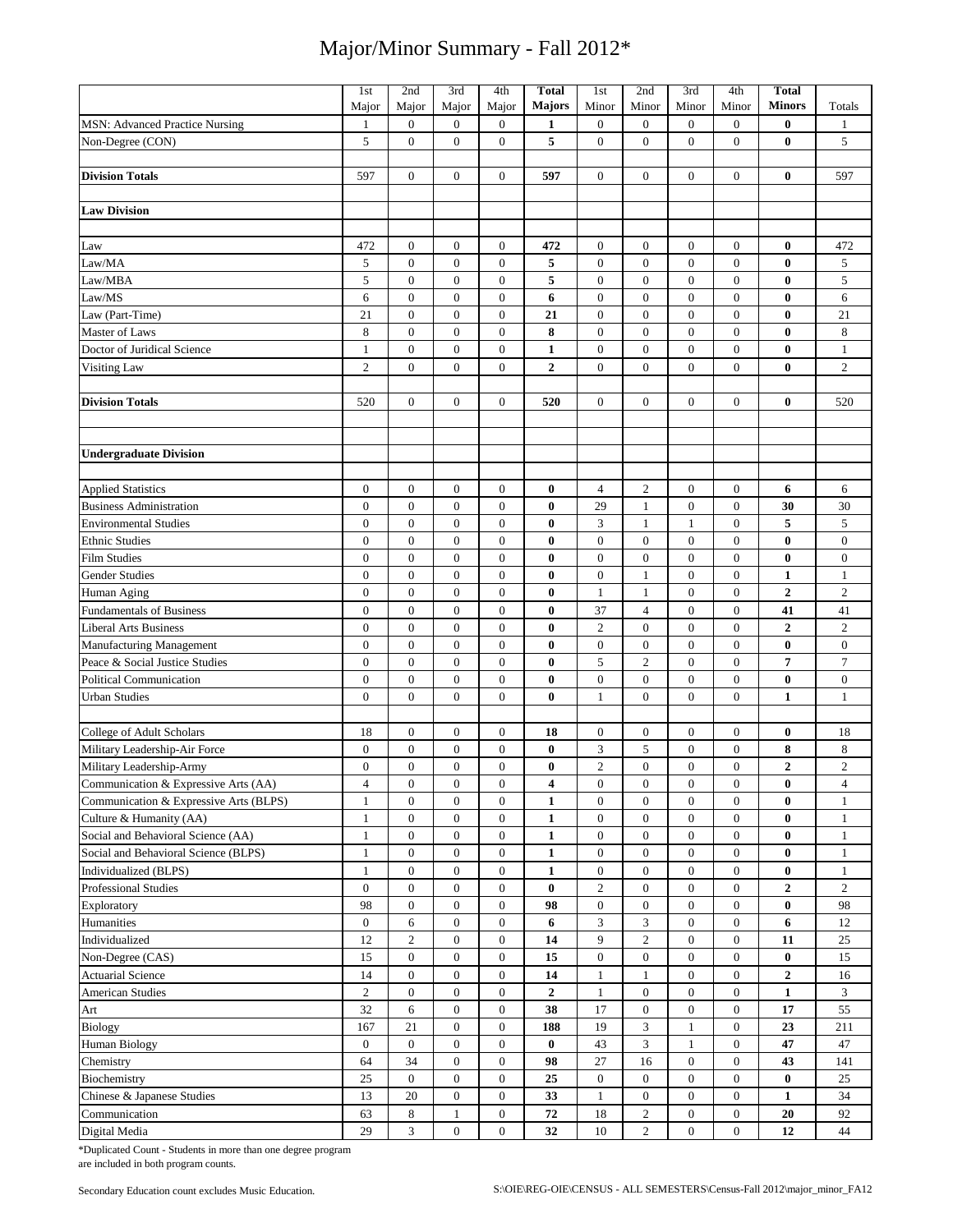|                                            | 1st              | 2nd               | 3rd                                  | 4th                                  | <b>Total</b>            | 1st                    | 2nd                              | 3rd                            | 4th                                  | Total                      |                  |
|--------------------------------------------|------------------|-------------------|--------------------------------------|--------------------------------------|-------------------------|------------------------|----------------------------------|--------------------------------|--------------------------------------|----------------------------|------------------|
|                                            | Major            | Major             | Major                                | Major                                | Majors                  | Minor                  | Minor                            | Minor                          | Minor                                | <b>Minors</b>              | Totals           |
| <b>Communication Law</b>                   | $\boldsymbol{0}$ | 1                 | $\boldsymbol{0}$                     | $\boldsymbol{0}$                     | 1                       | $\boldsymbol{2}$       | $\boldsymbol{0}$                 | $\overline{0}$                 | $\boldsymbol{0}$                     | 2                          | 3                |
| New Media-Journalism                       | 3                | $\mathbf{0}$      | $\mathbf{0}$                         | $\boldsymbol{0}$                     | 3                       | $\mathbf{1}$           | $\mathbf{0}$                     | $\mathbf{0}$                   | $\overline{0}$                       | 1                          | $\overline{4}$   |
| Public & Corporate Communication           | $\boldsymbol{0}$ | $\mathbf{0}$      | $\mathbf{0}$                         | $\boldsymbol{0}$                     | $\bf{0}$                | $\mathbf{0}$           | $\mathbf{0}$                     | $\mathbf{0}$                   | $\boldsymbol{0}$                     | $\bf{0}$                   | $\boldsymbol{0}$ |
| <b>Public Relations</b>                    | $\overline{3}$   | $\mathbf{0}$      | $\boldsymbol{0}$                     | $\boldsymbol{0}$                     | 3                       | 6                      | $\overline{c}$                   | $\overline{0}$                 | $\boldsymbol{0}$                     | 8                          | 11               |
| Television-Radio                           | 3                | $\mathbf{1}$      | $\mathbf{0}$                         | $\mathbf{0}$                         | $\overline{\mathbf{4}}$ | $\mathbf{1}$           | 3                                | $\mathbf{0}$                   | $\boldsymbol{0}$                     | 4                          | 8                |
| Public Speaking & Debate                   | $\boldsymbol{0}$ | $\boldsymbol{0}$  | $\mathbf{0}$                         | $\boldsymbol{0}$                     | $\bf{0}$                | $\boldsymbol{0}$       | $\boldsymbol{0}$                 | $\mathbf{0}$                   | $\boldsymbol{0}$                     | 0                          | $\boldsymbol{0}$ |
| Economics                                  | 14               | 8                 | $\mathbf{0}$                         | $\boldsymbol{0}$                     | 22                      | $\overline{7}$         | $\overline{0}$                   | $\mathbf{0}$                   | $\boldsymbol{0}$                     | 7                          | 29               |
| Economics & Computer Analysis              | $\mathbf{1}$     | $\boldsymbol{0}$  | $\boldsymbol{0}$                     | $\boldsymbol{0}$                     | $\mathbf{1}$            | $\mathbf{0}$           | $\mathbf{0}$                     | $\mathbf{0}$                   | $\boldsymbol{0}$                     | $\bf{0}$                   | $\mathbf{1}$     |
| <b>Elementary Education</b>                | 95               | $\mathbf{1}$      | $\mathbf{0}$                         | $\boldsymbol{0}$                     | 96                      | $\mathbf{0}$           | $\mathbf{0}$                     | $\mathbf{0}$                   | $\boldsymbol{0}$                     | 0                          | 96               |
| Middle Level Education                     | 3                | $\mathbf{0}$      | $\boldsymbol{0}$                     | $\boldsymbol{0}$                     | 3                       | $\mathbf{0}$           | $\boldsymbol{0}$                 | $\boldsymbol{0}$               | $\boldsymbol{0}$                     | $\bf{0}$                   | 3                |
| Secondary Education                        | $\boldsymbol{0}$ | 102               | $\mathbf{1}$                         | 1                                    | 104                     | $\mathbf{0}$           | $\boldsymbol{0}$                 | $\boldsymbol{0}$               | $\boldsymbol{0}$                     | $\bf{0}$                   | 104              |
| <b>Special Education</b>                   | $\boldsymbol{0}$ | $\boldsymbol{0}$  | $\boldsymbol{0}$                     | $\boldsymbol{0}$                     | $\bf{0}$                | 36                     | $\mathbf{1}$                     | $\mathbf{0}$                   | $\boldsymbol{0}$                     | 37                         | 37               |
| English                                    | 81               | 9                 | $\overline{2}$                       | $\boldsymbol{0}$                     | 92                      | 13                     | 3                                | $\mathbf{0}$                   | $\boldsymbol{0}$                     | 16                         | 108              |
| <b>Creative Writing</b>                    | 19               | 5                 | $\boldsymbol{0}$                     | $\boldsymbol{0}$                     | 24                      | 10                     | $\overline{2}$                   | $\boldsymbol{0}$               | $\boldsymbol{0}$                     | 12                         | 36               |
| Professional Writing                       | 5                | $\mathbf{1}$      | $\boldsymbol{0}$                     | $\boldsymbol{0}$                     | 6                       | $\mathbf{1}$           | $\boldsymbol{0}$                 | $\boldsymbol{0}$               | $\boldsymbol{0}$                     | $\mathbf{1}$               | $\overline{7}$   |
| <b>TESOL</b>                               | $\mathbf{0}$     | $\boldsymbol{0}$  | $\mathbf{0}$                         | $\boldsymbol{0}$                     | $\bf{0}$                | 1                      | $\boldsymbol{0}$                 | $\mathbf{0}$                   | $\boldsymbol{0}$                     | $\mathbf{1}$               | $\mathbf{1}$     |
| <b>Environmental Science</b>               | 23               | $\overline{c}$    | 1                                    | $\boldsymbol{0}$                     | 26                      | 3                      | 1                                | 1                              | $\boldsymbol{0}$                     | 5                          | 31               |
| Chinese                                    | $\overline{0}$   | $\overline{0}$    | $\boldsymbol{0}$                     | $\boldsymbol{0}$                     | $\bf{0}$                | 8                      | $\mathbf{1}$                     | $\mathbf{0}$                   | $\boldsymbol{0}$                     | 9                          | 9                |
| Classics                                   | 6                | 3                 | 1                                    | $\boldsymbol{0}$                     | 10                      | $\tau$                 | $\overline{4}$                   | 1                              | $\boldsymbol{0}$                     | 12                         | 22               |
| French                                     | 6                | 8                 | $\boldsymbol{0}$                     | $\boldsymbol{0}$                     | 14                      | 19                     | 5                                | $\mathbf{0}$                   | $\boldsymbol{0}$                     | 24                         | 38               |
| German                                     | 16               | 19                | $\mathbf{1}$                         | $\boldsymbol{0}$                     | 36                      | 24                     | 3                                | $\boldsymbol{0}$               | $\boldsymbol{0}$                     | 27                         | 63               |
| Hebrew                                     | $\boldsymbol{0}$ | $\boldsymbol{0}$  | $\boldsymbol{0}$                     | $\boldsymbol{0}$                     | $\bf{0}$                | $\mathbf{1}$           | $\boldsymbol{0}$                 | $\boldsymbol{0}$               | $\boldsymbol{0}$                     | $\mathbf{1}$               | $\mathbf{1}$     |
| Japanese                                   | $\mathbf{0}$     | $\mathbf{0}$      | $\mathbf{0}$                         | $\boldsymbol{0}$                     | $\bf{0}$                | 12                     | $\mathbf{0}$                     | $\mathbf{1}$                   | $\boldsymbol{0}$                     | 13                         | 13               |
| Spanish                                    | 15               | 22                | 6                                    | $\boldsymbol{0}$                     | 43                      | 121                    | 18                               | $\overline{c}$                 | $\boldsymbol{0}$                     | 141                        | 184              |
|                                            | 16               | 5                 | $\mathbf{0}$                         | $\boldsymbol{0}$                     | 21                      | $\mathfrak{2}$         | 3                                | $\mathbf{0}$                   | $\boldsymbol{0}$                     | 5                          | 26               |
| Geography<br>American Indian Studies       | $\boldsymbol{0}$ | $\mathbf{0}$      | $\boldsymbol{0}$                     | $\boldsymbol{0}$                     | $\bf{0}$                | $\boldsymbol{0}$       | $\boldsymbol{0}$                 | $\mathbf{0}$                   | $\boldsymbol{0}$                     | $\bf{0}$                   | $\boldsymbol{0}$ |
|                                            | $\overline{0}$   | $\mathbf{0}$      |                                      |                                      |                         | $\overline{2}$         | $\overline{2}$                   | $\mathbf{1}$                   | $\boldsymbol{0}$                     | 5                          | 5                |
| Geographic Information Systems             |                  | $\boldsymbol{0}$  | $\boldsymbol{0}$<br>$\boldsymbol{0}$ | $\boldsymbol{0}$<br>$\boldsymbol{0}$ | $\bf{0}$                | $\boldsymbol{0}$       | $\boldsymbol{0}$                 | $\boldsymbol{0}$               | $\boldsymbol{0}$                     |                            |                  |
| Geoscience                                 | $\mathbf{1}$     |                   |                                      |                                      | $\mathbf{1}$            |                        |                                  |                                |                                      | $\bf{0}$                   | $\mathbf{1}$     |
| Geology                                    | $\boldsymbol{0}$ | $\mathbf{1}$      | $\boldsymbol{0}$                     | $\boldsymbol{0}$                     | $\mathbf{1}$            | $\boldsymbol{0}$       | $\boldsymbol{0}$                 | $\boldsymbol{0}$               | $\boldsymbol{0}$                     | $\bf{0}$<br>$\overline{7}$ | $\mathbf{1}$     |
| Meteorology                                | 111              | $\mathbf{1}$      | $\boldsymbol{0}$                     | $\boldsymbol{0}$                     | 112                     | 6                      | $\mathbf{1}$                     | $\mathbf{0}$                   | $\boldsymbol{0}$                     |                            | 119              |
| History                                    | 50               | 9                 | $\boldsymbol{0}$                     | $\boldsymbol{0}$                     | 59                      | 12                     | 3                                | $\mathbf{0}$                   | $\boldsymbol{0}$                     | 15                         | 74               |
| International Economics & Cultural Affairs | 25               | $\overline{4}$    | $\mathbf{0}$                         | $\boldsymbol{0}$                     | 29<br>$\overline{17}$   | $\mathbf{0}$           | $\mathbf{0}$                     | $\mathbf{0}$                   | $\boldsymbol{0}$                     | $\bf{0}$                   | 29               |
| <b>International Service</b>               | 6                | 10                | $\mathbf{1}$                         | $\overline{0}$                       |                         | $\mathbf{0}$           | $\overline{0}$                   | $\overline{0}$                 | $\boldsymbol{0}$                     | $\bf{0}$                   | 17               |
| Mathematics                                | 33               | 16                | $\mathbf{1}$                         | $\boldsymbol{0}$                     | 50                      | 86                     | 15                               | $\mathbf{0}$                   | $\boldsymbol{0}$                     | 101                        | 151              |
| <b>Computer Science</b>                    | 26               | $\overline{4}$    | $\boldsymbol{0}$                     | $\boldsymbol{0}$                     | 30                      | $\overline{2}$         | 3                                | $\boldsymbol{0}$               | $\boldsymbol{0}$                     | 5                          | 35               |
| Modern European Studies                    | $\boldsymbol{0}$ | $\boldsymbol{0}$  | $\boldsymbol{0}$                     | $\boldsymbol{0}$                     | $\bf{0}$                | $\boldsymbol{0}$       | $\boldsymbol{0}$                 | $\mathbf{0}$                   | $\boldsymbol{0}$                     | $\bf{0}$                   | $\boldsymbol{0}$ |
| Music                                      | 26<br>39         | 8<br>$\mathbf{0}$ | $\boldsymbol{0}$<br>$\boldsymbol{0}$ | $\boldsymbol{0}$<br>$\boldsymbol{0}$ | 34<br>39                | 54<br>$\boldsymbol{0}$ | $\mathbf{1}$<br>$\boldsymbol{0}$ | $\mathbf{0}$<br>$\overline{0}$ | $\boldsymbol{0}$<br>$\boldsymbol{0}$ | 55<br>$\bf{0}$             | 89<br>39         |
| Music Education<br>Music: Church           |                  |                   |                                      | $\boldsymbol{0}$                     |                         |                        | $\boldsymbol{0}$                 |                                | $\mathbf{0}$                         |                            |                  |
|                                            | $\boldsymbol{0}$ | $\boldsymbol{0}$  | $\boldsymbol{0}$                     |                                      | $\bf{0}$                | $\boldsymbol{0}$       |                                  | $\boldsymbol{0}$               |                                      | 0                          | $\boldsymbol{0}$ |
| Church Music, Organ                        | $\mathbf{1}$     | $\boldsymbol{0}$  | $\boldsymbol{0}$                     | $\mathbf{0}$                         | $\mathbf{1}$            | $\mathbf{0}$           | $\boldsymbol{0}$                 | $\boldsymbol{0}$               | $\boldsymbol{0}$                     | $\bf{0}$                   | $\mathbf{1}$     |
| Music: Composition                         | $\overline{c}$   | $\mathbf{0}$      | $\boldsymbol{0}$                     | $\overline{0}$                       | $\overline{2}$          | $\mathbf{0}$           | $\mathbf{0}$                     | $\boldsymbol{0}$               | $\mathbf{0}$                         | $\bf{0}$                   | $\overline{c}$   |
| Music: Performance                         | 12               | $\mathbf{0}$      | $\boldsymbol{0}$                     | $\mathbf{0}$                         | 12                      | $\mathbf{0}$           | $\mathbf{0}$                     | $\boldsymbol{0}$               | $\boldsymbol{0}$                     | $\bf{0}$                   | 12               |
| <b>Physical Education</b>                  | 12               | $\boldsymbol{0}$  | $\boldsymbol{0}$                     | $\boldsymbol{0}$                     | 12                      | $\boldsymbol{0}$       | $\mathfrak{Z}$                   | $\boldsymbol{0}$               | $\boldsymbol{0}$                     | 3                          | 15               |
| PE: Exercise Science                       | 52               | $\mathbf{1}$      | $\boldsymbol{0}$                     | $\boldsymbol{0}$                     | 53                      | $\sqrt{5}$             | $\boldsymbol{0}$                 | $\boldsymbol{0}$               | $\boldsymbol{0}$                     | 5                          | 58               |
| PE: Sports Management                      | 45               | 6                 | $\boldsymbol{0}$                     | $\mathbf{0}$                         | 51                      | $\,8\,$                | $\mathbf{1}$                     | $\boldsymbol{0}$               | $\boldsymbol{0}$                     | 9                          | 60               |
| PE: Teacher Education                      | 14               | $\boldsymbol{0}$  | $\boldsymbol{0}$                     | $\boldsymbol{0}$                     | 14                      | $\boldsymbol{0}$       | $\boldsymbol{0}$                 | $\overline{0}$                 | $\overline{0}$                       | $\bf{0}$                   | 14               |
| <b>Coaching Education</b>                  | $\boldsymbol{0}$ | $\boldsymbol{0}$  | $\boldsymbol{0}$                     | $\mathbf{0}$                         | $\bf{0}$                | 3                      | $\overline{4}$                   | $\boldsymbol{0}$               | $\boldsymbol{0}$                     | $\overline{7}$             | $\tau$           |
| Health and Safety                          | $\boldsymbol{0}$ | $\mathbf{0}$      | $\boldsymbol{0}$                     | $\boldsymbol{0}$                     | $\bf{0}$                | $\mathbf{1}$           | $\boldsymbol{0}$                 | $\overline{0}$                 | $\boldsymbol{0}$                     | $\mathbf{1}$               | $\mathbf{1}$     |
| Philosophy                                 | 9                | 5                 | $\mathbf{2}$                         | $\mathbf{0}$                         | 16                      | $\mathfrak{Z}$         | $\mathbf{0}$                     | $\boldsymbol{0}$               | $\mathbf{0}$                         | 3                          | 19               |
| Physics                                    | 31               | 5                 | $\boldsymbol{0}$                     | $\boldsymbol{0}$                     | 36                      | 5                      | $\mathbf{1}$                     | $\boldsymbol{0}$               | 0                                    | 6                          | 42               |
| Astronomy                                  | $\mathbf{1}$     | $\boldsymbol{0}$  | $\boldsymbol{0}$                     | $\mathbf{0}$                         | $\mathbf{1}$            | $\boldsymbol{0}$       | $\boldsymbol{0}$                 | $\boldsymbol{0}$               | $\boldsymbol{0}$                     | $\bf{0}$                   | $\mathbf{1}$     |
| Mechanics and Materials                    | $\boldsymbol{0}$ | $\mathbf{0}$      | $\boldsymbol{0}$                     | $\mathbf{0}$                         | $\bf{0}$                | $\mathbf{0}$           | $\mathbf{0}$                     | $\boldsymbol{0}$               | $\boldsymbol{0}$                     | $\bf{0}$                   | $\mathbf{0}$     |
| <b>Political Science</b>                   | 50               | 10                | $\mathbf{1}$                         | $\boldsymbol{0}$                     | 61                      | 16                     | 3                                | $\overline{0}$                 | $\boldsymbol{0}$                     | 19                         | 80               |
| Psychology                                 | 129              | 25                | $\mathbf{1}$                         | $\boldsymbol{0}$                     | 155                     | 39                     | $10\,$                           | $\boldsymbol{0}$               | $\boldsymbol{0}$                     | 49                         | 204              |
| Social Work                                | 40               | $\mathbf{0}$      | $\boldsymbol{0}$                     | $\mathbf{0}$                         | 40                      | 13                     | $\overline{c}$                   | $\overline{0}$                 | $\boldsymbol{0}$                     | 15                         | 55               |
| Sociology                                  | 15               | 8                 | $\boldsymbol{0}$                     | $\boldsymbol{0}$                     | 23                      | 10                     | $\boldsymbol{2}$                 | 1                              | $\boldsymbol{0}$                     | 13                         | 36               |
| Sociology: Criminology                     | 43               | 11                | $\boldsymbol{0}$                     | $\boldsymbol{0}$                     | 54                      | $\overline{0}$         | $\overline{0}$                   | $\boldsymbol{0}$               | 0                                    | $\bf{0}$                   | 54               |
| Theatre                                    | 30               | 8                 | $\boldsymbol{0}$                     | $\boldsymbol{0}$                     | 38                      | 11                     | $\mathbf{1}$                     | $\boldsymbol{0}$               | 0                                    | 12                         | 50               |
| Acting                                     | $\boldsymbol{0}$ | $\boldsymbol{0}$  | $\boldsymbol{0}$                     | $\mathbf{0}$                         | $\bf{0}$                | $\mathbf{1}$           | $\mathbf{0}$                     | $\boldsymbol{0}$               | $\boldsymbol{0}$                     | $\mathbf{1}$               | $\mathbf{1}$     |